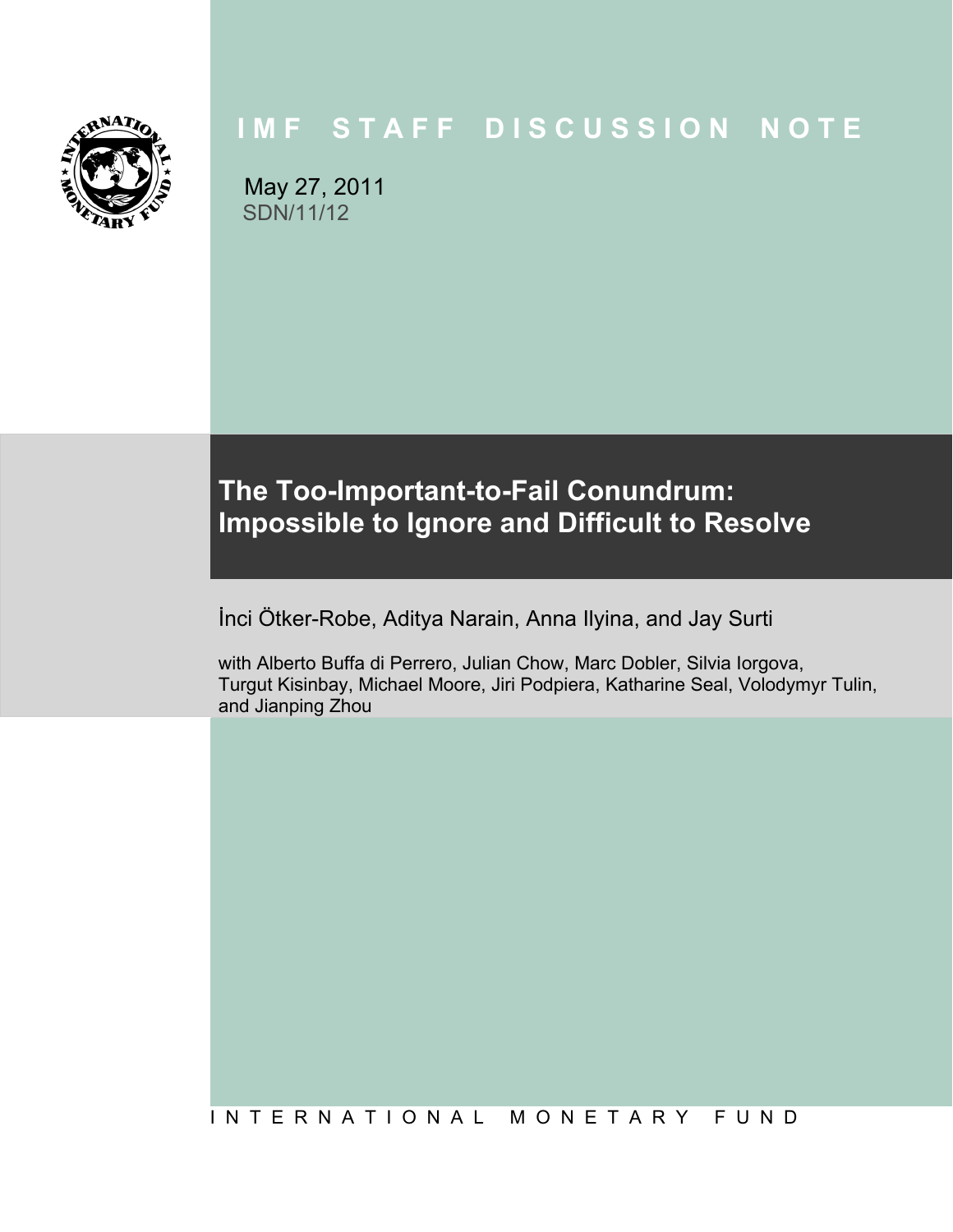#### INTERNATIONAL MONETARY FUND

Monetary and Capital Markets Department

#### **The Too-Important-to-Fail Conundrum: Impossible to Ignore and Difficult to Resolve1**

Prepared by İnci Ötker-Robe, Aditya Narain, Anna Ilyina, and Jay Surti

with Alberto Buffa di Perrero, Julian Chow, Marc Dobler, Silvia Iorgova, Turgut Kisinbay, Mike Moore, Jiri Podpiera, Katharine Seal, Volodymyr Tulin, and Jianping Zhou

Authorized for distribution by José Viñals

May 27, 2011

**DISCLAIMER: This Staff Discussion Note represents the views of the authors and does not necessarily represent IMF views or IMF policy. The views expressed herein should be attributed to the authors and not to the IMF, its Executive Board, or its management. Staff Discussion Notes are published to elicit comments and to further debate.** 

JEL Classification Numbers: F33, G18, G20, G21, G28, G32, G33, G38, H12

| Keywords:                | Financial crises, financial stability, too big to fail,<br>too important to fail, moral hazard, resolution,<br>financial regulation, bank capital, contingent capital,<br>bail-in, supervision |
|--------------------------|------------------------------------------------------------------------------------------------------------------------------------------------------------------------------------------------|
| Author's E-mail Address: | $iotker(\partial_i)$ imf.org, anarain $(\partial_i)$ imf.org, ailyina $(\partial_i)$ imf.org,<br>$\text{j}$ surti $\text{(a)}$ imf.org                                                         |

1

<sup>&</sup>lt;sup>1</sup> We are grateful for the guidance provided by José Viñals and Jonathan Fiechter, and for the very useful input and comments from numerous internal and external reviewers, including during an informal discussion at the IMF Executive Board. The views expressed in this paper are those of the authors. Ivan Guerra and Sofiya Avramova provided excellent research assistance.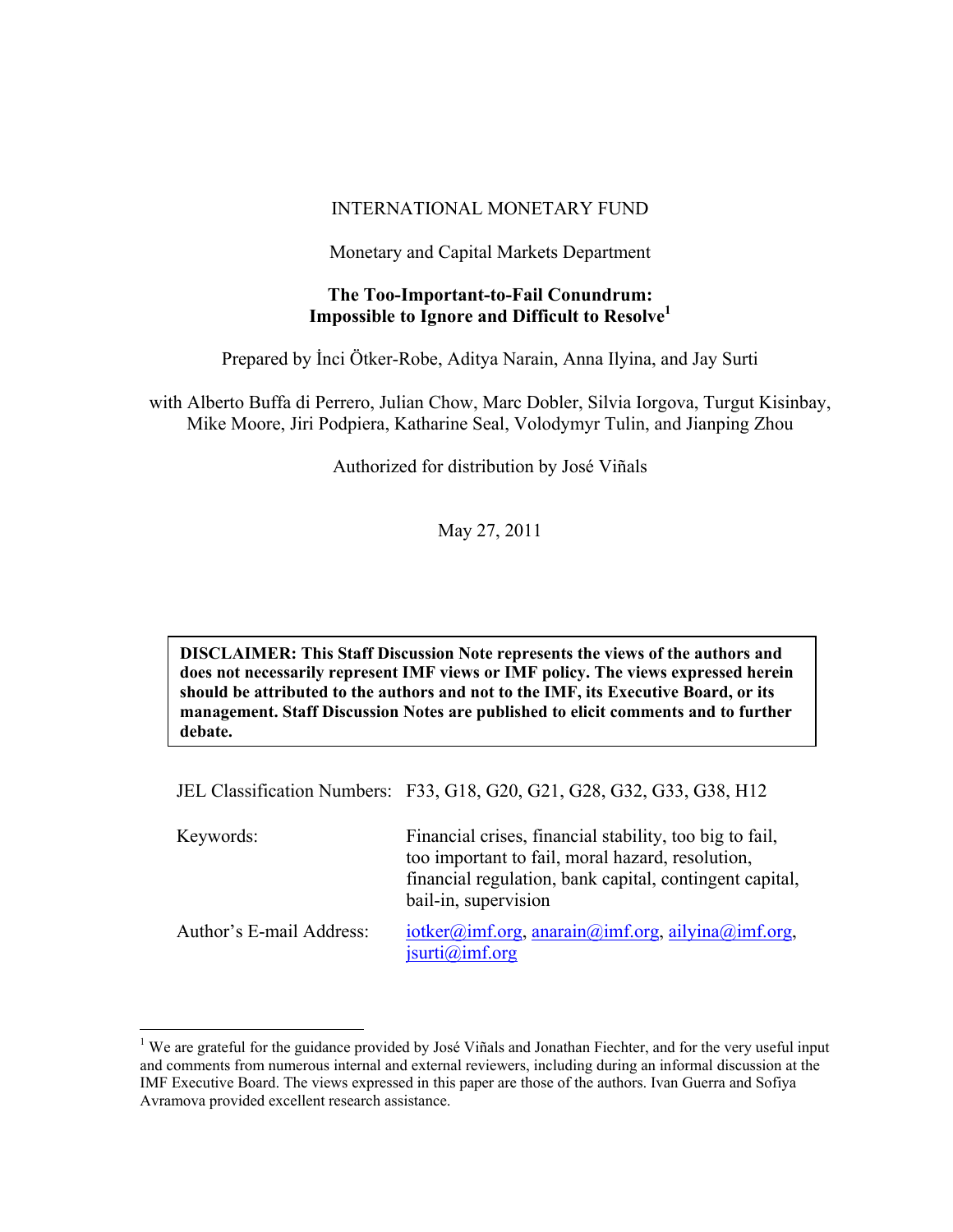# Contents Page

| Figures                                                                                                                                                                                                                                                                                                                                              |  |
|------------------------------------------------------------------------------------------------------------------------------------------------------------------------------------------------------------------------------------------------------------------------------------------------------------------------------------------------------|--|
| 4. Likelihood of Official Support, Given Distress, for Different Types of Institutions  9<br>5. Dealing with the Risks Posed by Systemically Important Financial Institutions<br>6. Distribution of Banks by Business Model and Scale of Cross-border Activities25<br>7. Number of Banks in the Top Quartiles of the Distributions by Absolute Size, |  |
| 8. Distribution of Banks by Size and Interconnectedness Quartiles, and by Business                                                                                                                                                                                                                                                                   |  |
| <b>Box</b>                                                                                                                                                                                                                                                                                                                                           |  |
|                                                                                                                                                                                                                                                                                                                                                      |  |
| Appendixes                                                                                                                                                                                                                                                                                                                                           |  |
| I. Is Big Beautiful? Evidence on the Economies of Scale/Scope and Diversification                                                                                                                                                                                                                                                                    |  |
|                                                                                                                                                                                                                                                                                                                                                      |  |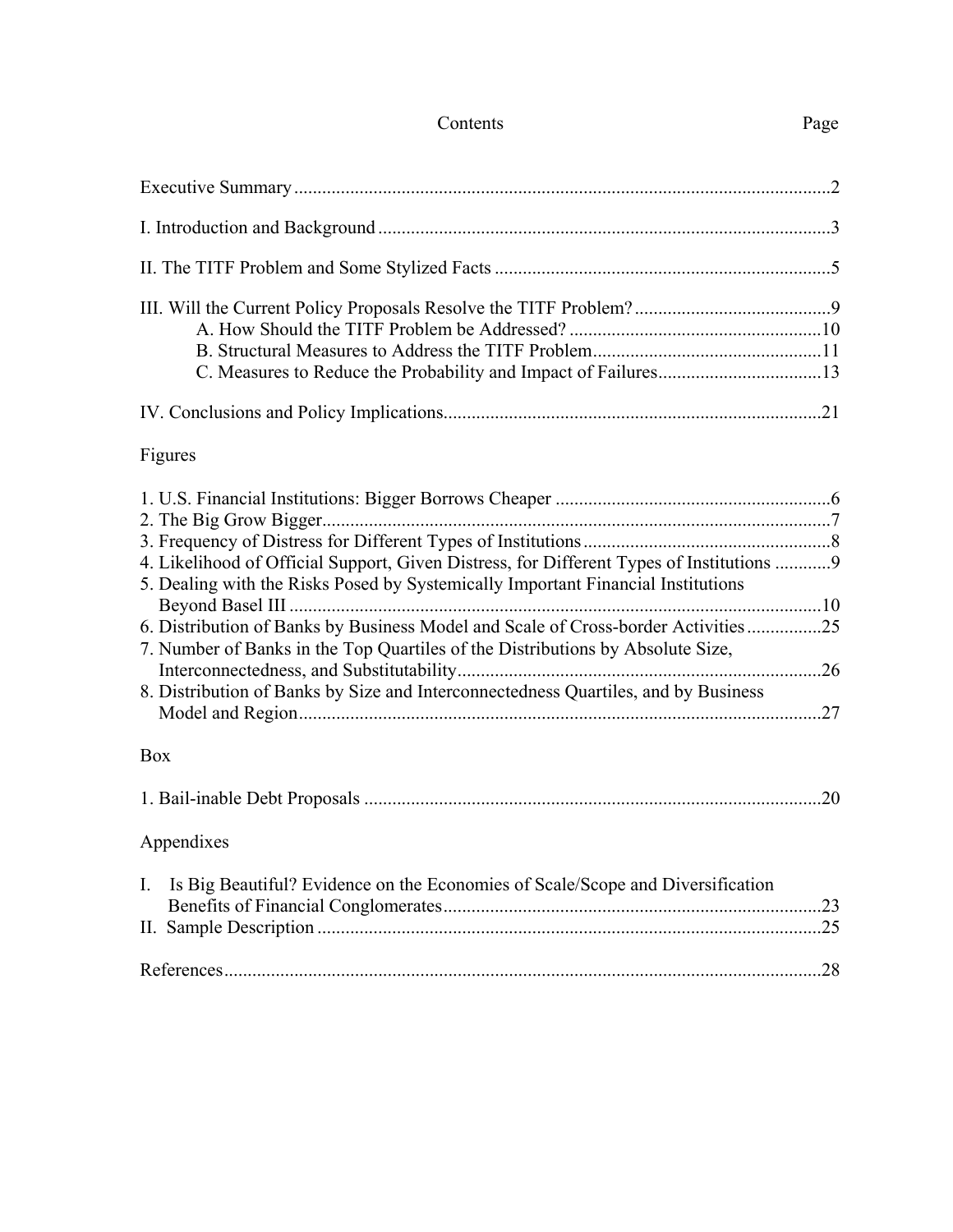#### **EXECUTIVE SUMMARY**

**The unprecedented scope and intensity of the recent financial crisis underscored the tooimportant-to-fail (TITF) problem associated with systemically important financial institutions (SIFIs).** Ahead of the crisis, implicit government backing permitted these institutions to take on greater risks without being adequately subject to market discipline and to enjoy a competitive advantage over systemically less important institutions. And when the crisis broke, their scale, complexity, and interconnectedness, which had made them difficult to manage and supervise, also proved too significant to permit them to fail.

**Yet, some SIFIs have already become bigger and even more complex following the crisis, and risky lending practices have begun to reappear.** The restructuring following the crisis increased the level of concentration in many advanced economies' financial systems, with implications for stability and competitiveness. Policies are therefore needed to make financial institution failures less likely and less devastating when they occur, reestablish market discipline, level the playing field, and spare governments and taxpayers the costs of future bailouts.

**The elements of an adequate policy framework to deal with the TITF problem should contain** (i) more stringent capital (and possibly liquidity) requirements to limit contribution to systemic risk; (ii) intensive supervision consistent with the complexity and riskiness of SIFIs; (iii) enhanced transparency and disclosure requirements to capture emerging risks in the broader financial system; and (iv) effective resolution regimes at the national and global level to make orderly resolution a credible option, with resolution plans and tools that lead creditors to share any losses.

**To reinforce these elements and limit the unintended consequences of tightening the grip on SIFIs, additional efforts are necessary**. A better policing of the firewalls between regulated and unregulated segments of the financial sector and enhanced disclosure for the shadow banking system should help limit the possibility that systemic risks are simply shifted to entities subject to less monitoring or oversight. Effective cross-border arrangements for supervisory cooperation and information- and burden-sharing between home and host authorities are essential to facilitate resolution of cross-border groups and contain regulatory arbitrage. Realigning management incentives to match those of the banking group attacks the problem at its root, containing incentives for risk taking.

**Work is progressing on these building blocks, but implementation could take several years.**  Putting the problem to rest requires rapid progress in finalizing a number of complex and important issues: (i) the methodology (and scope of application) to identify SIFIs; (ii) the level, composition, and coverage of a capital surcharge; (iii) institutionalizing international standards for intensive supervision of SIFIs and translating them into national practices; and (iv) enhancing disclosure, addressing data gaps, understanding shadow banks, and achieving consensus on cross-border resolution and information- and burden-sharing arrangements.

**Credible action is needed in the interim**. There is growing pressure at the national level to take immediate action to limit the risk posed by these institutions. Reaching a consensus at the international level will be more difficult, however, if disparate frameworks are locked in at the national level. It is therefore necessary to start by putting in place credible and visible policies during the transition period to a more robust framework to address the TITF problem. Coordinated action could be taken in particular to require SIFIs to hold significantly more loss-absorbing capital combined with enhanced supervision to limit their tendency to accumulate systemic risk.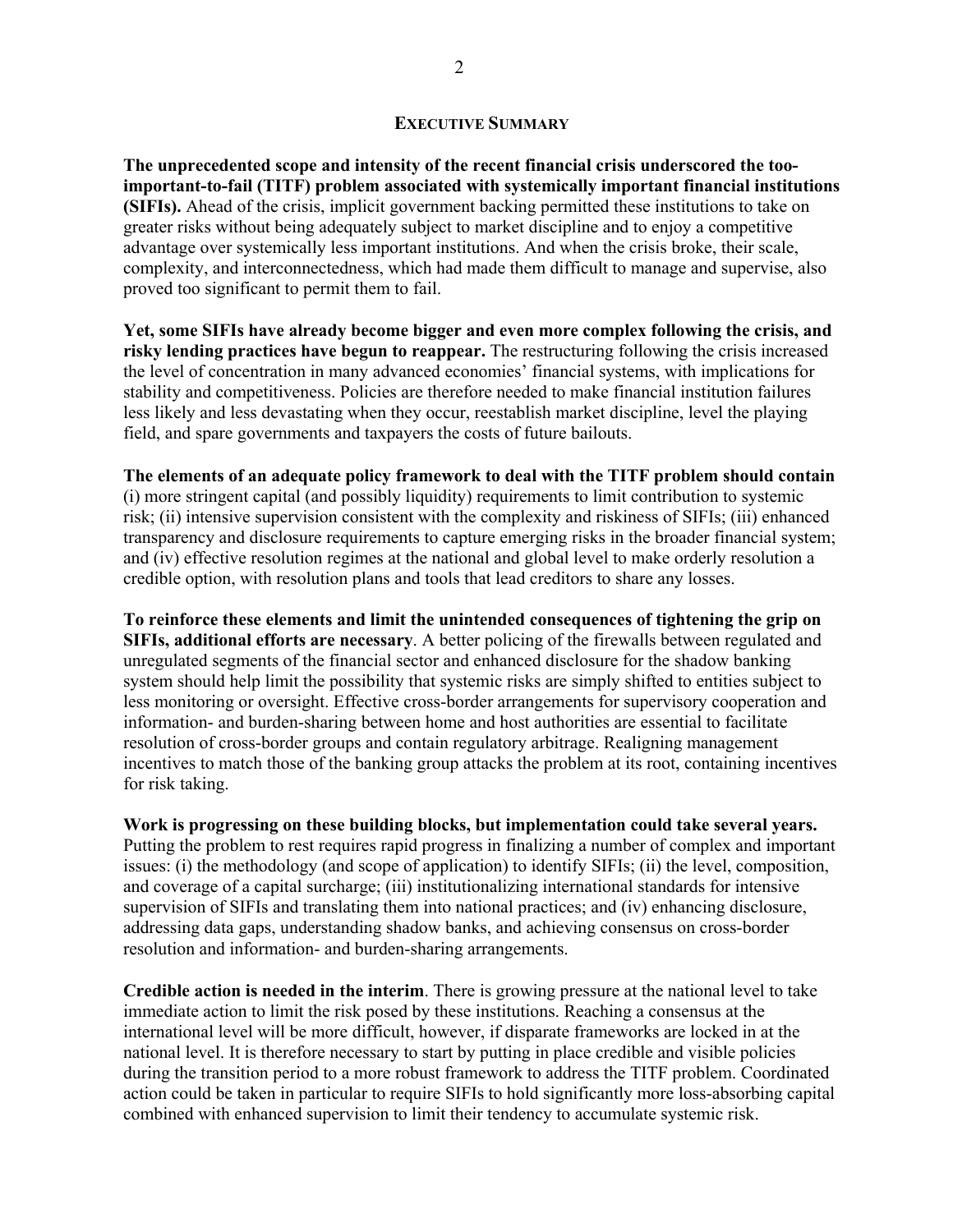#### **I. INTRODUCTION AND BACKGROUND**

**The unprecedented scope and intensity of the global financial crisis have brought to the fore the well-known "moral hazard" problems associated with SIFIs viewed as too important to fail.** Such institutions may provide benefits arising from the diversification and scale of their operations and facilitate cross-border capital flows and allocation of global savings. At the same time, they can propagate distress to the broader financial system because of the scale of their activities, interlinkages with other financial institutions and markets, and essential functions. Moreover, their size, complexity, and interconnectedness make them challenging to manage, supervise, and resolve, and too important to fail or ignore. This importance, in turn, gives them greater influence over the regulatory and legislative process and a competitive advantage over systemically less important institutions.

**Moral hazard arises when the failure of a financial institution (bank or nonbank) can threaten the stability of the entire financial system**. As institutions grow in size, complexity, and interconnectedness, the market views them as TITF because their failure would potentially have a devastating impact on the system and the economy. Creditors, and not infrequently credit rating agencies, may not price the full credit risk of lending to an institution deemed TITF. Markets provide them with a lower cost of funds than smaller and less complex institutions, and this funding advantage facilitates their further expansion. If they become troubled, governments often provide funds to prevent their failure or guarantees to protect uninsured creditors, validating perceptions of their TITF status. Because such institutions fail to fully internalize the social costs of their operations, the reduced market discipline allows shareholders and management to take greater risks, leading to inefficient capital allocation, potential liabilities for taxpayers, and a competitive advantage over systemically less important institutions.

**The nature of the TITF problem has become more profound with the growing interconnectedness of national financial systems**. Preceding the global crisis, the vast majority of cross-border finance was intermediated by a relatively small number of large, complex financial institutions with extensive cross-border operations. A lack of transparency and limited disclosure of the types and locations of their risk portfolios made it difficult to assess their exposure and potential spillovers. Once the crisis erupted, the interconnectedness of these SIFIs facilitated global propagation of the shocks.

**Regulation, supervision, and resolution frameworks and bank risk-management systems did not keep up with these changes**. Regulations did not reflect the growing systemic risks posed by such institutions. In many large, complex institutions, risk-management and information technology systems failed to keep up with the banks' new products and business

<sup>&</sup>lt;sup>2</sup> There is a fair amount of confusion on the various definitions of systemically important financial institutions. The focus here is on institutions whose failure could significantly disrupt the wider financial system and economic activity due to their large size, limited substitutability, high complexity, and systemic interconnectedness. Should credible and orderly resolution mechanisms exist and function effectively, failing institutions would no longer be deemed systemic or TITF. In addition, this paper uses the concept of too important to fail (TITF) as opposed to too big to fail (TBTF) to stress that the systemic importance of financial firms depends not only on their size but also on their interconnectedness, complexity, and lack of substitutability of the essential functions they provide.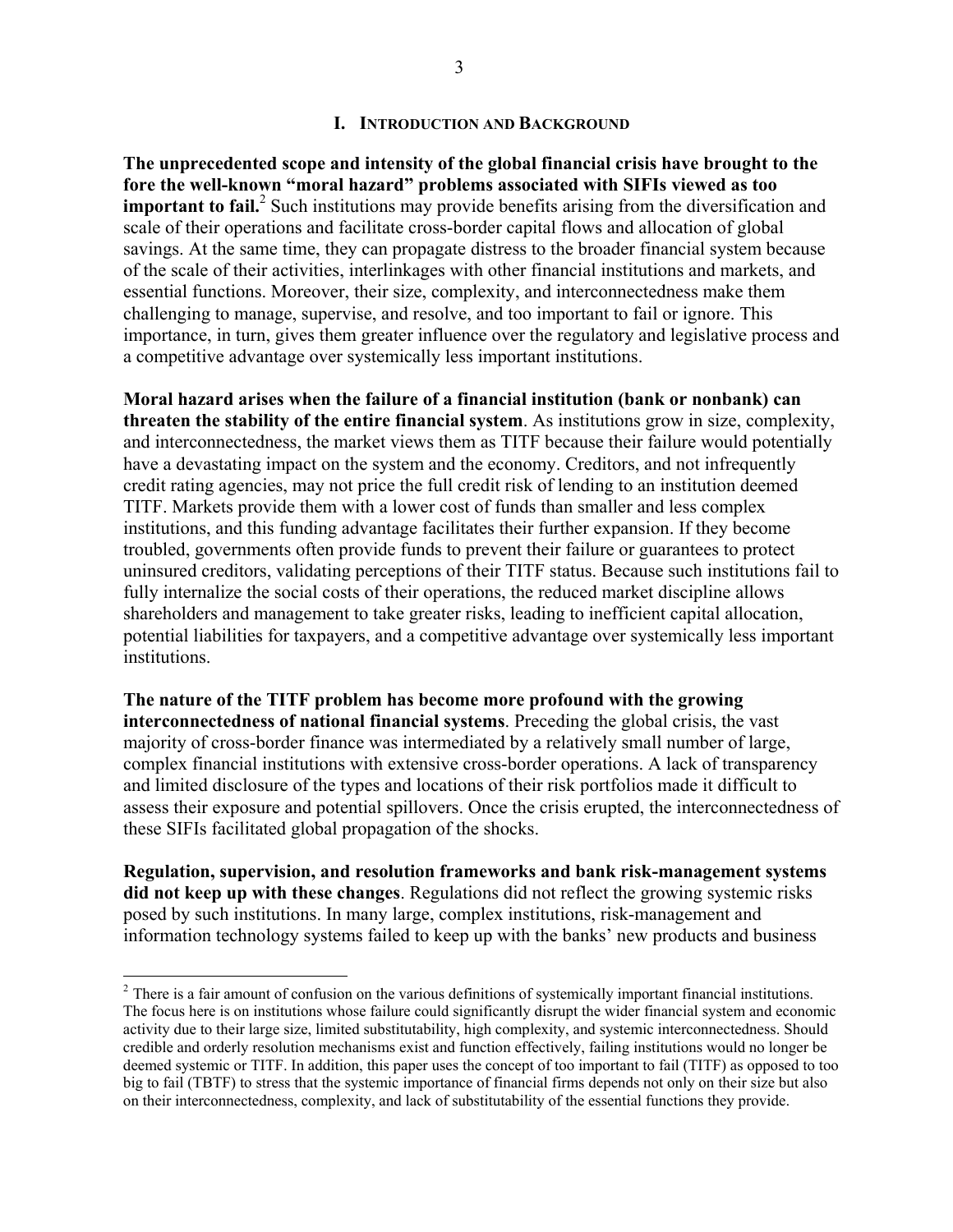practices. Supervision was ineffective in identifying the risks generated by new products and slow to address emerging problems. When the institutions became troubled, efforts to resolve them were hampered by their complexity and interconnectedness. The lack of effective and flexible resolution regimes for nonviable institutions, including burden-sharing arrangements between home and host authorities, hindered the resolution process.

**The large-scale public support provided during the recent crisis to weak SIFIs prevented their creditors from suffering losses and has magnified the TITF problem**. Such extensive support—direct or indirect via guarantees—reinforced perceptions that certain SIFIs, markets, and instruments are too important to fail or ignore. The expectation that such support would be forthcoming strengthened further following the disruptions to global financial systems resulting from the failure of Lehman Brothers. Ironically, the crisis may have contributed to the funding advantage of SIFIs over systemically less important ones. Some of these banks have become even bigger and more complex as a result of the exit of some competitors and through government-assisted mergers and acquisitions among troubled banks.<sup>3,4</sup>

**If policies are not put into place to discourage the growth and added complexity of SIFIs, the problem may get worse**. Given the potential for failure of an individual firm to cause devastating effects to global financial and economic stability, such failures must be made less likely (prevention) and less devastating when they occur (effective resolution). Addressing this problem is essential to counter the moral hazard that has permitted excessive risk-taking and to curtail the market propensity to underprice the credit and funding risks of SIFIs because of implicit or explicit public support. It will also help level the playing field by reducing the competitive advantage enjoyed by SIFIs over well run but systemically less important institutions. Reducing their complexity and interconnectedness may also make SIFIs easier to manage and thereby facilitate effective supervision. Finally, addressing the TITF problem would reduce the fiscal exposure of governments and taxpayers forced to save SIFIs, the failure of which could threaten fiscal stability (Viñals, 2009).

**Various regulatory proposals have been put forward at the national and global level**. These seek to (i) curb the ability of financial institutions to become SIFIs by restricting the size, structure, and scope of their activities; (ii) lower the probability of SIFI failures through enhanced regulatory and supervisory requirements that are tighter than the Basel minimum

 $3$  The level of concentration was higher in 2009 than in 2006 in 10 of 14 large advanced economies (Goldstein and Véron, 2010; Alessandri and Haldane, 2009, and Haldane, 2010). The increase in concentration was particularly pronounced during the crisis, with the share of the 10 largest global banks rising from 14 percent in 1999 to 19 percent in 2007 and 26 percent in 2009 (Goldstein and Véron, 2010).

<sup>&</sup>lt;sup>4</sup> For example, JP Morgan Chase, a combination of several institutions through mergers and acquisitions (Chase Manhattan Bank, JP Morgan & Co., Bank One, Bear Stearns, and Washington Mutual), now holds more than 10 percent of deposits in the United States. Taken together, JP Morgan Chase, Bank of America (after acquisition of Merrill Lynch), Wells Fargo (after acquisition of Wachovia, the fourth-largest U.S. bank holding company based on assets), and Citigroup issue half of all mortgages and two–thirds of all credit cards, and held 34 percent of all bank deposits in the United States in 2009 (Cho, 2010; and Johnson and Kwak, 2010). The largest U.S. derivatives dealers account for 37 percent of global notional outstanding amount of derivatives, and the 14 largest global derivatives dealers hold 82 percent (Mengle, 2010).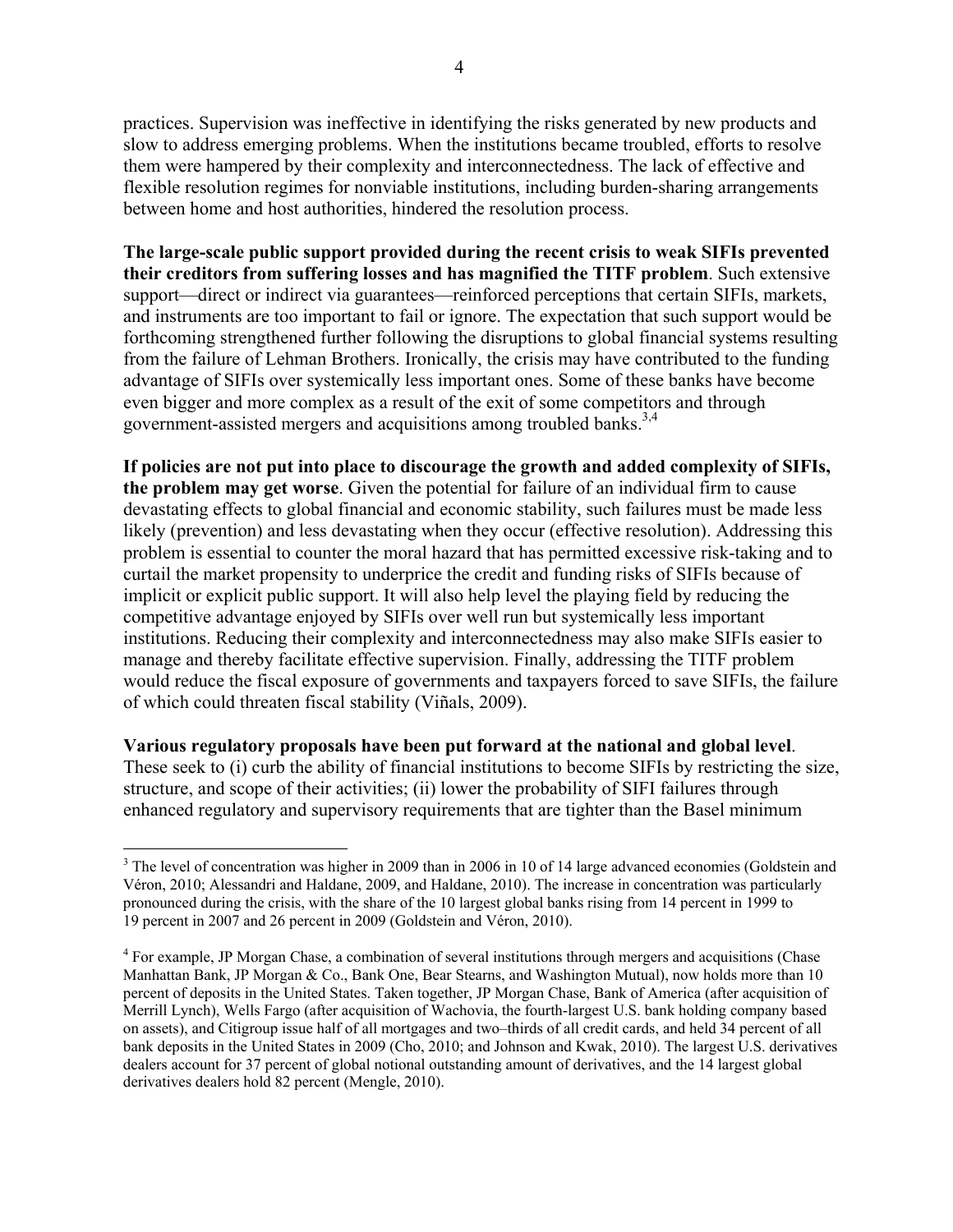standards; and (iii) reduce the cost and/or impact of SIFI failures by enhancing their resolvability. At the request of the G20, the Financial Stability Board (FSB) and its members proposed a series of policy measures targeted at internalizing the externalities SIFIs impose on the system through stronger supervisory, regulatory, and resolution frameworks, which were endorsed at the November 2010 G20 Summit. Some countries are already moving to implement policies to address some of the risks posed by their SIFIs.<sup>5</sup>

**This paper reviews the various policy options for mitigating the risks posed by institutions perceived as TITF and provides current IMF staff views**. Section II provides a brief discussion of the TITF problem and some stylized facts on institutions potentially perceived as TITF. Section III discusses the key proposals to address the problem. Section IV concludes and identifies key areas for future work.

# **II. THE TITF PROBLEM AND SOME STYLIZED FACTS**

## **A key risk of SIFIs is that because they are viewed as TITF, markets may permit them to take greater risk, creating moral hazard and posing challenges for policymakers**.

- Although the evidence is mixed, SIFIs may provide diversification benefits across business and/or geographic lines and, up to some threshold, economies of scale (Appendix I). They can provide a safe harbor during times of market distress and absorb other troubled TITF institutions (as occurred during the recent crisis). Globally active institutions facilitate cross-border capital flows and allocate global savings. Some institutions provide unique functions (such as payments, settlements, and clearing) that are essential to the smooth operation of the financial system and the economy.
- Yet, as evidenced by this crisis, SIFIs also have the capacity to spread distress to the broader financial system and economy, given the scale of their activities, the essential functions they provide, and their interlinkages with other financial institutions and markets. The complexity and integrated nature of group structures and operations, with multiple legal entities spanning national borders and business lines, make it very difficult not only to manage and supervise SIFIs but also for orderly resolution in the event of their failure.
- SIFIs also introduce distortions associated with their TITF status:
	- o Despite the added risks they pose to financial stability, compared with systemically less important institutions, their implicit or explicit government backing gives them a funding advantage and, therefore, a competitive advantage. Figure 1 shows that

 $\overline{a}$ <sup>5</sup> Examples include, the United States through the 2010 Dodd-Frank Wall Street Reform and Consumer Protection Act, Switzerland through the measures targeted at its two largest financial institutions, the United Kingdom through the Independent Commission on Banking (IBC) proposals, and the European Union with measures under discussion to facilitate recovery and/or resolution in a crisis and to overhaul the supervisory architecture and crisis management and resolution frameworks.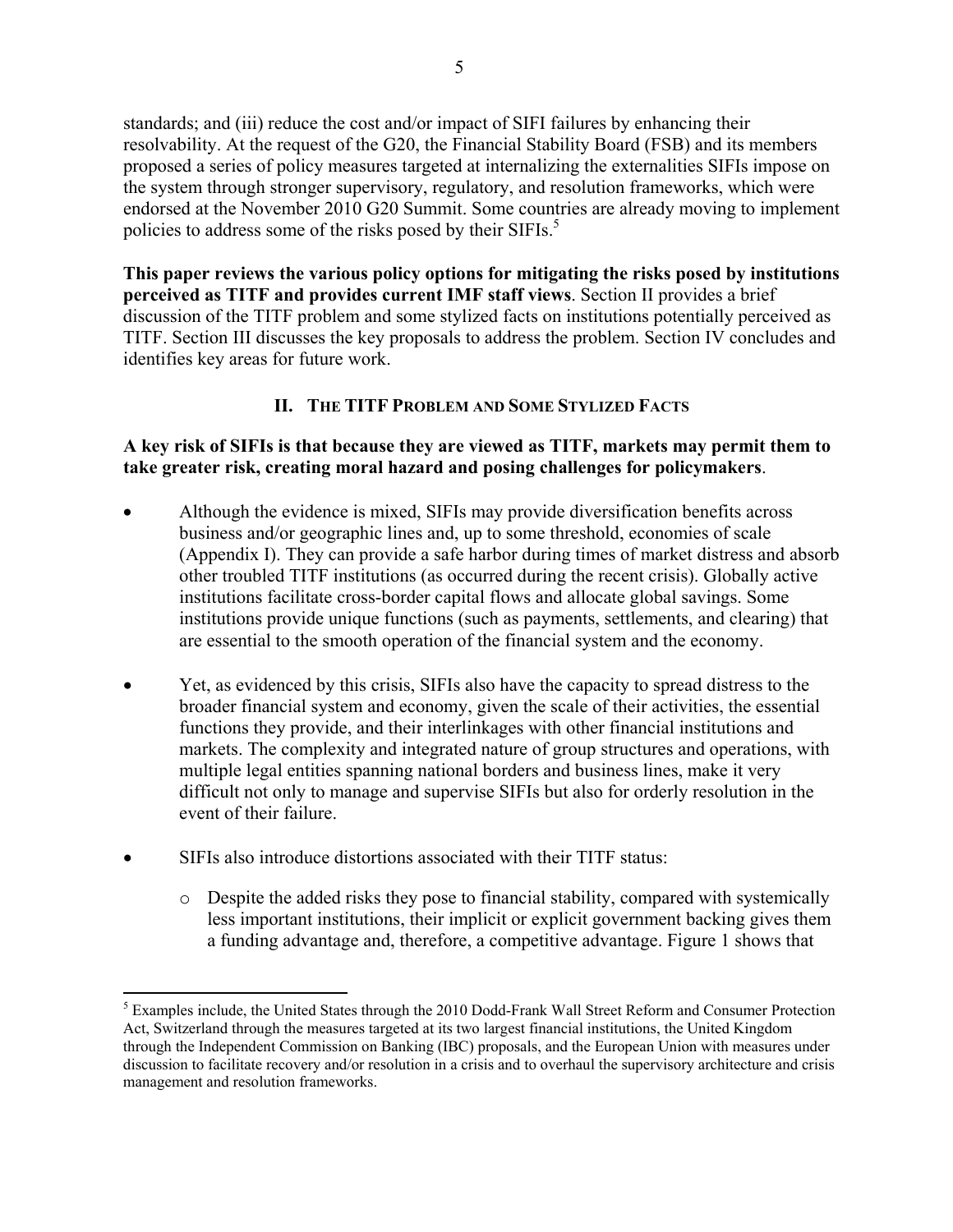the largest U.S. banks have been able to borrow funds at lower rates than smaller banks and that this advantage widened after the crisis.<sup>6</sup>

o Given their size and importance to their domestic economies, these institutions may enjoy strong political ties and hence may be in a position to influence regulatory policies to their advantage.





Sources: FDIC; and IMF staff computations.

 $\overline{a}$ 

<sup>1</sup> Funding cost gap between banks with assets of \$10 to \$100 billion and banks with assets of more than \$100 billion.

<sup>2</sup> Interest-bearing nondeposit liabilities include Fed funds purchased, securities sold under agreements to repurchase, Federal Home Loan Bank advances, borrowings from the Federal Reserve's Discount Window, debt securities issued by the reporting institution, interest-bearing liabilities in trading accounts, and other borrowings.

**To put the policy proposals to address the TITF problem into a better context, it is useful to analyze its evolution over time**. Over the past decade, the institutions that could be considered as potentially systemic have grown in size. An analysis of a sample of a regionally diverse group of 84 banks that are domiciled in Europe, the western hemisphere, and Asia and are sufficiently large or interconnected to be considered systemic at a national, regional, or global levels shows that their share of assets doubled during 2000-09, reaching about a quarter of the total, and their total assets grew significantly (Figure 2). Their total assets expanded much faster than the rest of the financial system, outpacing in many instances the growth of national economies (notably in Europe). Growth of these banks' balance sheets was driven in part by expansion of their securities portfolios and by mergers and acquisitions. (Appendix II provides the sample details, and Buffa di Perrero and others, 2011, provide further details on these stylized facts.)

<sup>&</sup>lt;sup>6</sup> According to the Federal Deposit Insurance Corporation (FDIC), large U.S. banks with more than \$100 billion in assets are now borrowing at preferential rates compared with the rest of the industry, especially since the crisis. While differences in financial strength and credit quality may play a role, existence of explicit credit rating criteria for official support suggest that TITF status is also a factor behind the funding cost gap. BIS (2010) reports, for instance, that official support in 2009 for the 50 largest banks translated on average into a three-notch upgrade of their rating, up from a two-notch upgrade in 2006. More recently, the removal in new German legislation of the protection over banks' Tier 2 bonds resulted in a downgrading of several German banks' subordinated Tier 2 debt, on the prospect that the legislation will increase the risk of losses among debt holders in the event of a failure.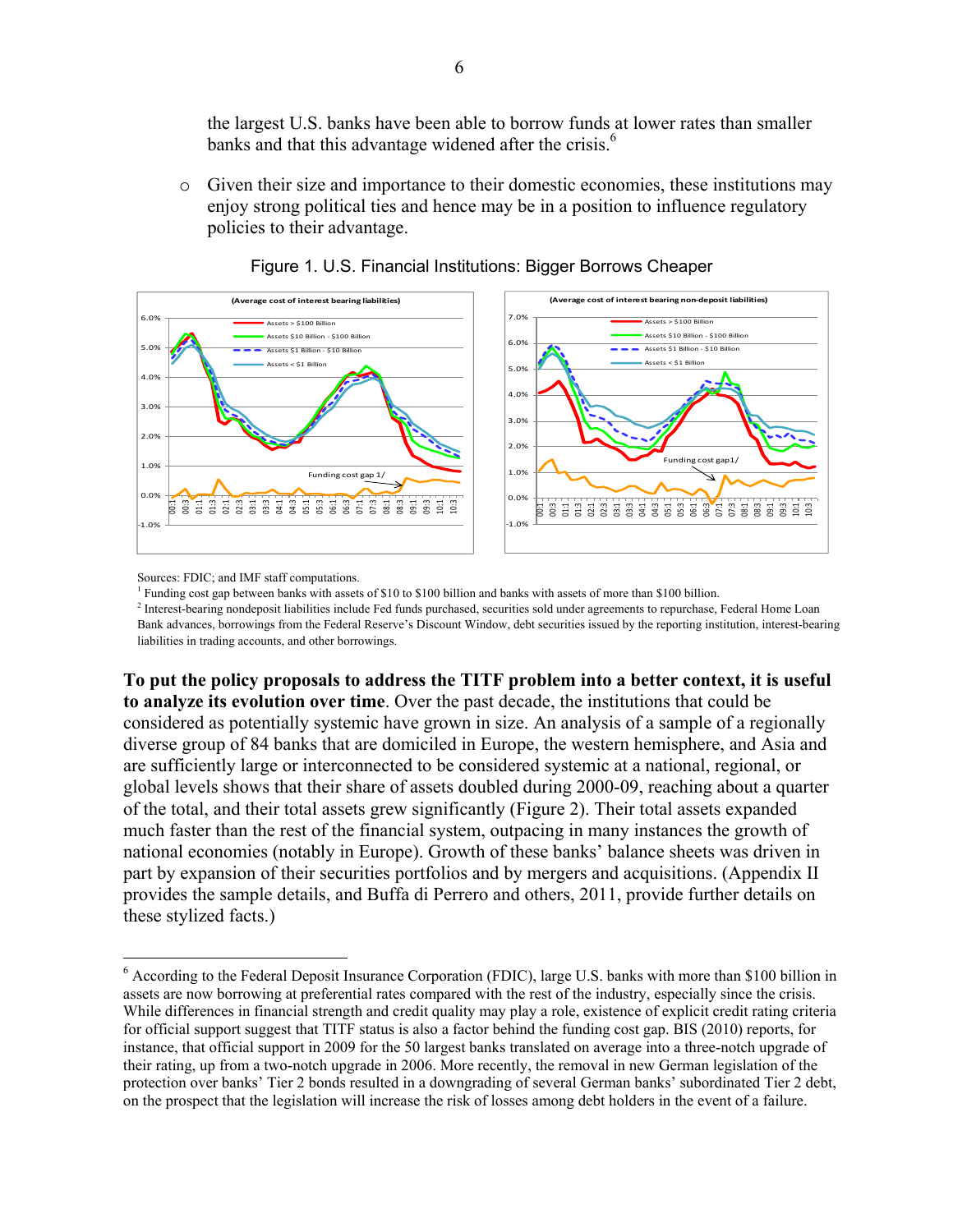

#### Figure 2. The Big Grow Bigger<sup>1</sup> (In percent)

Sources: BankScope; Bloomberg; Bank for International Settlements; Datastream; EMED databases; Economist Intelligence Unit; International Financial Statistics database; IFSL; World Economic Outlook database; Haver Analytics; World Federation of Exchanges; and IMF staff estimates.

<sup>1</sup> Global financial assets are calculated as the total value of equities, bonds, and loans in 46 major advanced and emerging market economies, including all the home countries of institutions in the sample.

#### **Reviewing the evolution and characteristics of the financial institutions in the sample provides some interesting insights**: 7

- Institutions that can be defined as potential SIFIs (large, highly interconnected, and with limited substitutability) exhibit a variety of characteristics. For example in 2009, an institution in the top quartile of the distribution by size (measured by total assets ranging from \$50 billion to \$3,000 billion) was, on average, about five times larger than the average institution in the rest of the sample. There was also a sizable difference in the degree of interconnectedness of those in the top quartile of distribution by interconnectedness versus institutions in the other three quartiles. There is no complete overlap, however, between the largest, the most interconnected, and the least substitutable institutions, suggesting that size alone does not capture all dimensions of the TITF problem (Appendix II).
- Very large and highly interconnected institutions also tend to have significant crossborder activities. This may suggest that policies to address the TITF problem will have

 $<sup>7</sup>$  The indicators used here to capture systemic importance attempt to replicate, to the extent of data availability and</sup> mindful of their limitations, the measures discussed at international forums. Size is measured by (i) total assets of an institution in U.S. dollars and (ii) total assets of an institution as a share of home country nominal GDP. The interconnectedness ranking is approximated by an average of three rankings obtained from publicly available data: (i) securities holdings of an institution in U.S. dollars; (ii) wholesale liabilities in U.S. dollars; and (iii) the wholesale funding ratio. The substitutability ranking is an average of rankings in the league tables for (i) equities, (ii) syndicated loans, and (iii) international bonds. Because it is not possible to construct a good proxy of the complexity of activities/instruments from publicly available data, a complexity ranking is not included.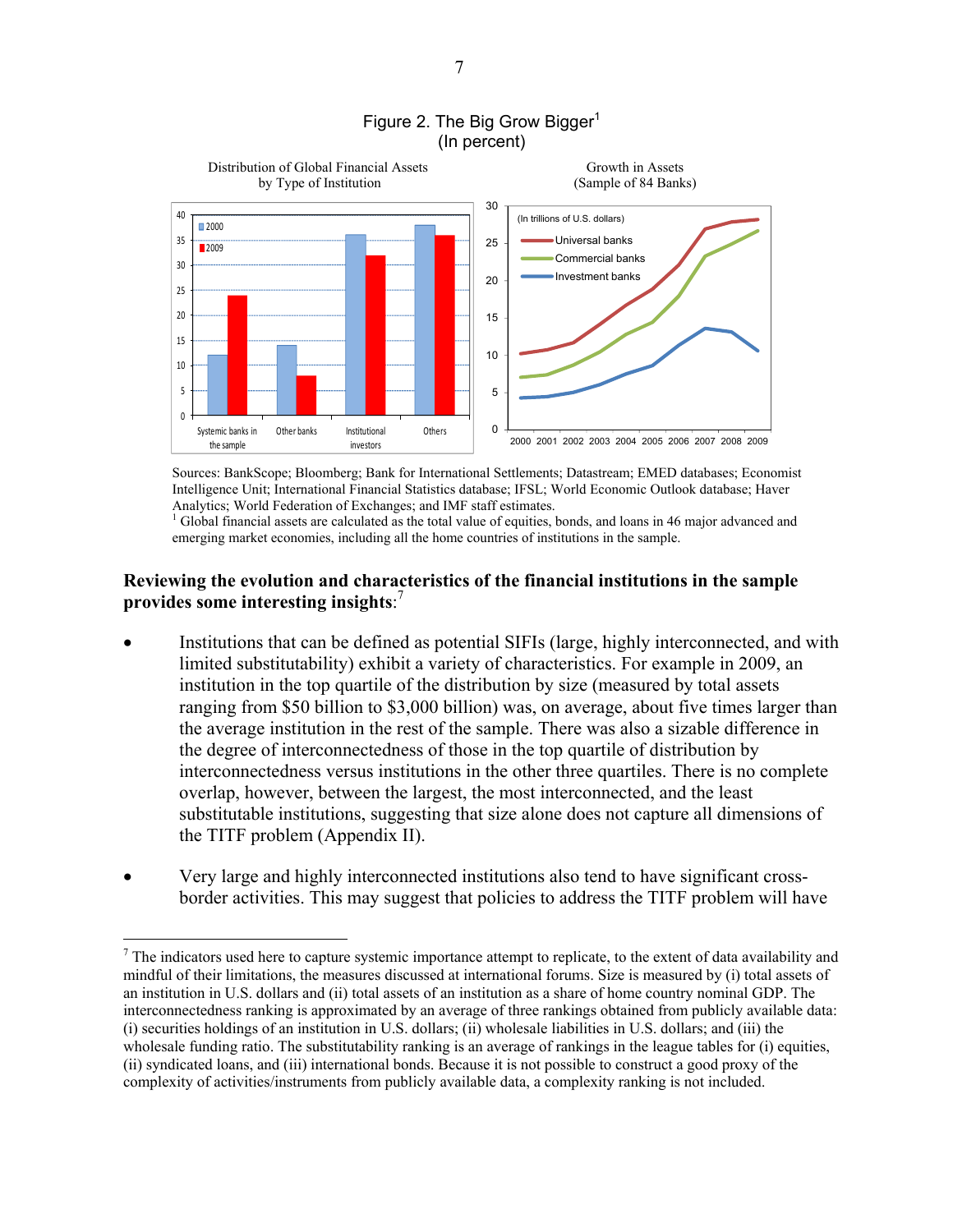the greatest effect on institutions that have universal and investment banking focus and that are also highly interconnected with a significant cross-border presence.

 Institutions that were more interconnected appear to have had a higher likelihood of distress during the recent crisis than other financial institutions (Figure 3). The frequency of distress was notably higher for banks with investment and universal banking activities than for commercial banks (likely reflecting, among other things, reliance on more volatile funding sources and balance sheets more sensitive to mark-tomarket accounting). In contrast, the frequency of distress for very large institutions was only marginally higher than for smaller institutions (although the size effect may have been more pronounced if size were measured including off-balance-sheet positions).

> Figure 3. Frequency of Distress for Different Types of Institutions (Q1 is the top quartile; Q4 is the bottom quartile; numbers are in percent)<sup>1</sup>



Sources: Bloomberg; BankScope; Banks' reports; World Economic Outlook database; and IMF staff calculations. 1 <sup>1</sup> Distress frequency refers to the number of distressed institutions as a percent of the total number of institutions in each quartile. "Distress" is defined as a situation when a bank has at least one year of negative return on assets or if it was a recipient of government support during 2007–09 (the period dictated by data availability). While all banks had access to emergency liquidity facilities provided by central banks, the official support here refers to capital injections and asset restructuring.

 The size of an institution relative to its home country GDP or relative to the financial system seems to have played a key role in authorities' decisions about whether to bail it out in the event of distress (Figure 4). During the recent crisis, a retail-oriented bank that was large relative to its home country economy and/or which accounted for a large share of national deposits was more likely to receive official support in the event of distress than other types of banks. Simple logit regression analyses confirm that there is a robust, statistically significant relationship between the probability of official support, given distress, and a distressed bank's size relative to GDP and between the probability of distress and the degree of interconnectedness (Buffa di Perrero and others, 2011).

#### **These stylized facts help explain why policymakers have focused on the size and**

**interconnectedness of SIFIs**. Large financial institutions have become larger, and their weight in the global financial system has grown over the past decade. The largest financial institutions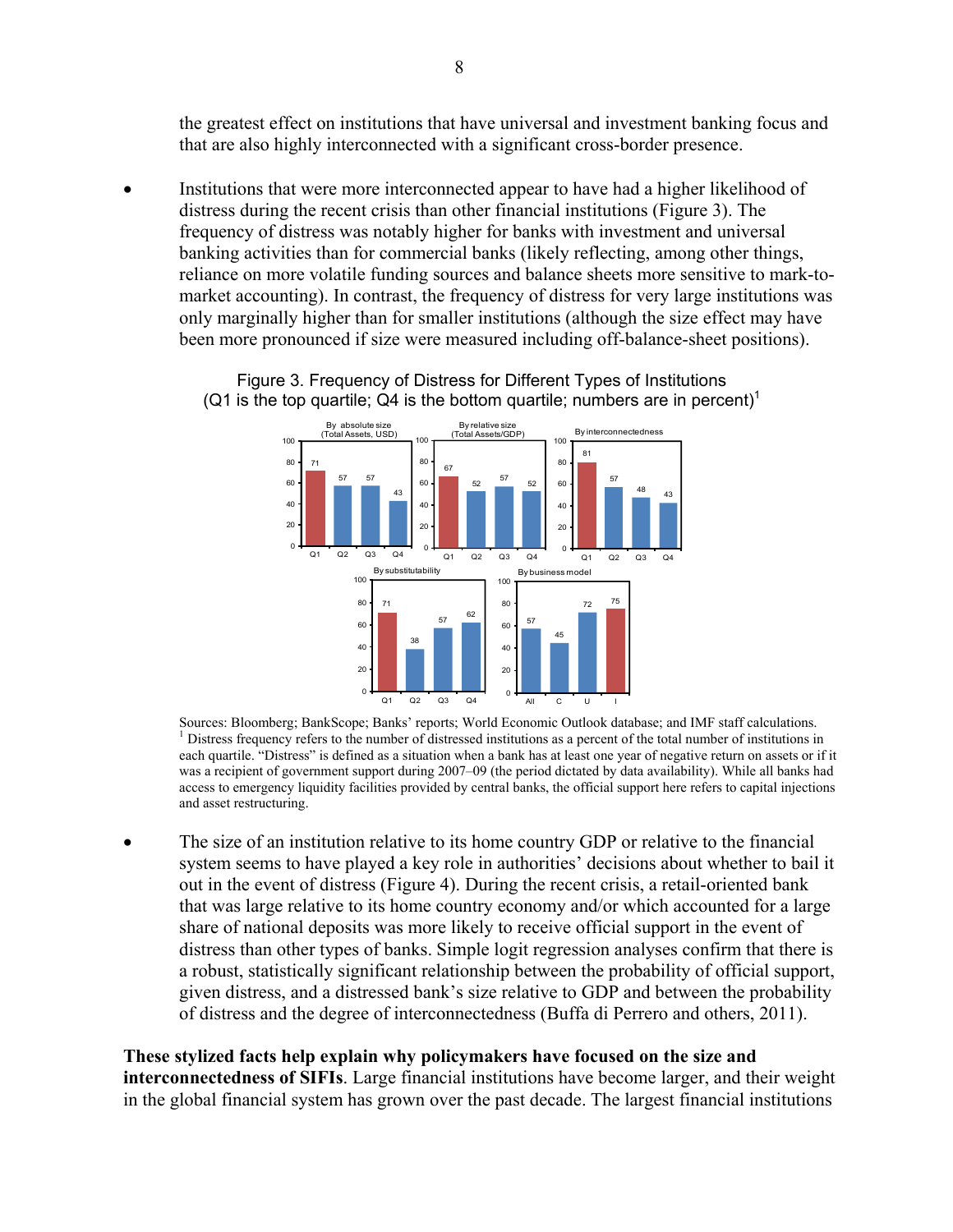with universal and investment banking activities are among the most interconnected with global operations. In countries affected by the recent financial crisis, governments protected many of these institutions from failure by providing direct and indirect support to contain the damage on the broader economy (direct support estimated at 6.4 percent of GDP on average in the most crisis-affected countries at end-2010).

Figure 4. Likelihood of Official Support, Given Distress, for Different Types of Institutions (Q1 is the top quartile, Q4 is the bottom quartile, numbers in percent)<sup>1</sup>



Sources: Bloomberg; BankScope; Banks' reports, World Economic Outlook; and IMF staff calculations. 1 <sup>1</sup> "Likelihood of support given distress" (numbers above the bars in the figure) refers to the share of institutions that received official support as a percent of the total number of institutions that were in distress in each quartile.

#### **III. WILL CURRENT POLICY PROPOSALS RESOLVE THE TITF PROBLEM?**

**Since the onset of the global financial crisis, significant reforms have been considered at the national and international level to address the major fault lines in the financial system and to safeguard future financial stability**. These efforts aim to promote a less leveraged, less risky financial system that supports strong and sustainable economic growth and to prevent a repeat of the errors preceding the recent crisis. The overarching goal is to prevent future financial crises and eliminate or significantly reduce the likelihood that creditors of failing institutions will be bailed out at taxpayer expense.

**These initiatives have focused largely on improving existing bank regulations to strengthen capital and liquidity buffers in order to help them better withstand shocks**. To make individual banks less likely to fail, the Basel Committee on Bank Supervision (BCBS) adopted a framework with more robust capital buffers consisting of higher and better-quality capital with improved loss absorption, better recognition of counterparty/market risk (for the trading book and complex securitizations), a simple capital-to-asset ratio to limit excessive leverage, tighter liquidity standards for short-term and longer-term funding, and capital buffers over and above the new higher minimum requirements (BCBS, 2009a-c, 2010).

**The proposed strengthening of individual institutions' balance sheets, while necessary, will likely be insufficient to prevent future systemic crises**. What is needed is a framework that takes into account system-wide interactions among institutions and markets and explicitly addresses externalities and distortions that SIFIs generate. Such a system would attempt to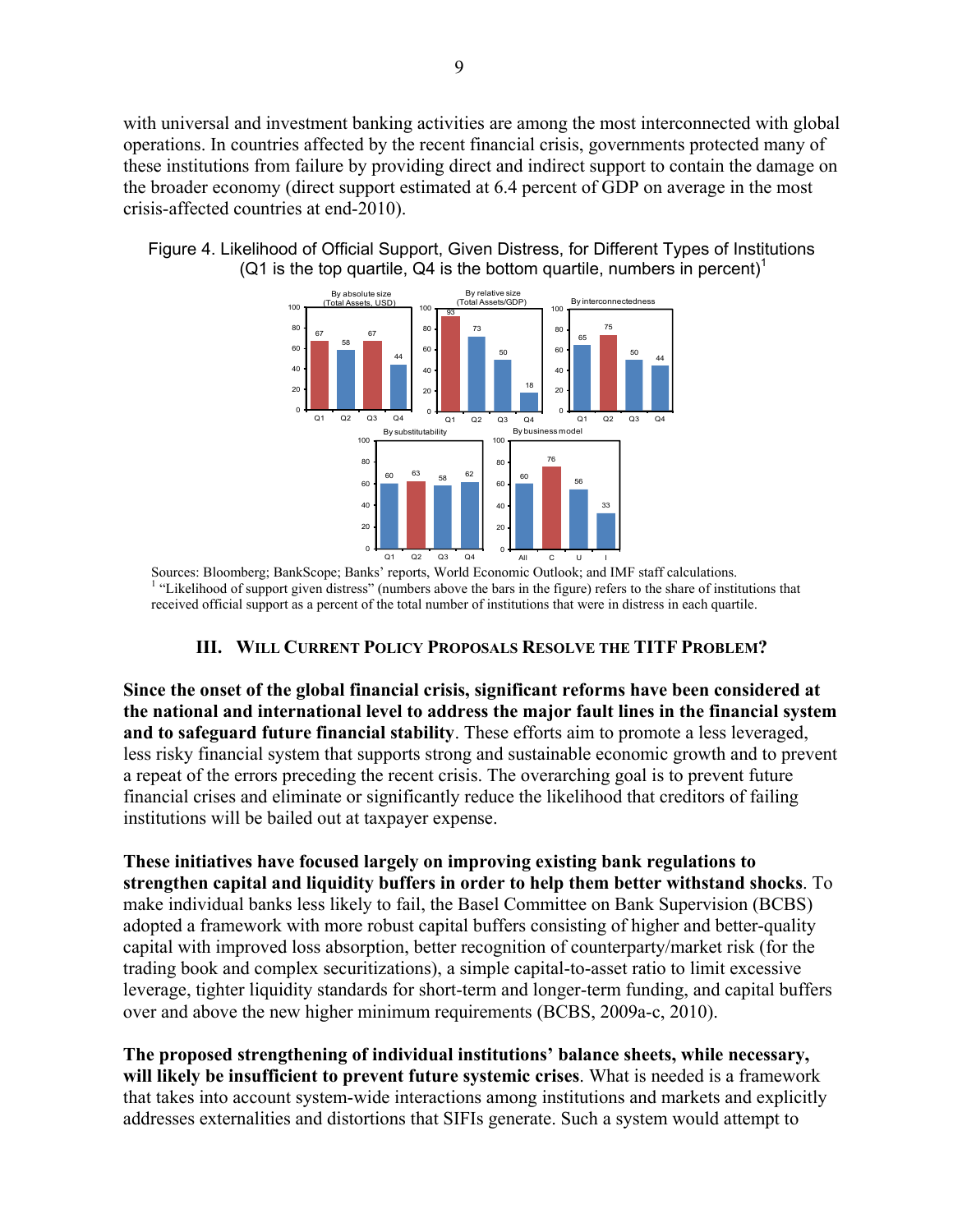reduce excessive risk-taking by SIFIs that are not subject to normal market discipline because of perceptions of implicit or explicit government support in the event of a problem. It would attempt to ensure that no financial institution is considered so systemically important on the basis of its size, complexity, interconnectedness or essential services that it cannot be let to fail.

**Policies therefore need to address the double challenge of reducing the likelihood as well as the system-wide implications of a failure**. Although there is not yet a consensus on which measures to adopt at the national or global level, much progress has been made in designing a policy framework to identify SIFIs and to reduce the moral hazard risks they pose (FSB, 2010a-f). Figure 5 summarizes the policy options proposed globally and nationally.





# **A. How Should the TITF Problem Be Addressed?**

**Three complementary approaches may be used to reduce the systemic risks posed by financial institutions viewed as too important to fail**: (i) directly reducing the systemic risk of institutions; (ii) reducing the probability of failure of SIFIs; and (iii) constructing a framework to resolve failed financial institutions in a way that minimizes disruption to the financial system when failure occurs. $8$ 

 $\overline{a}$  $8$  Another important reform measure in the FSB SIFI framework, but not explicitly discussed here, is strengthening the market infrastructure to limit the risks of contagion arising from the interconnectedness of market participants and the limited transparency of counterparty relationships, for example, by clearing over-the-counter (OTC) derivatives through central counterparties and moving standardized OTC contracts to exchange or electronic trading platforms, while ensuring that a critical infrastructure does not itself become a source of systemic risk (FSB, 2010f; and IMF, 2010b).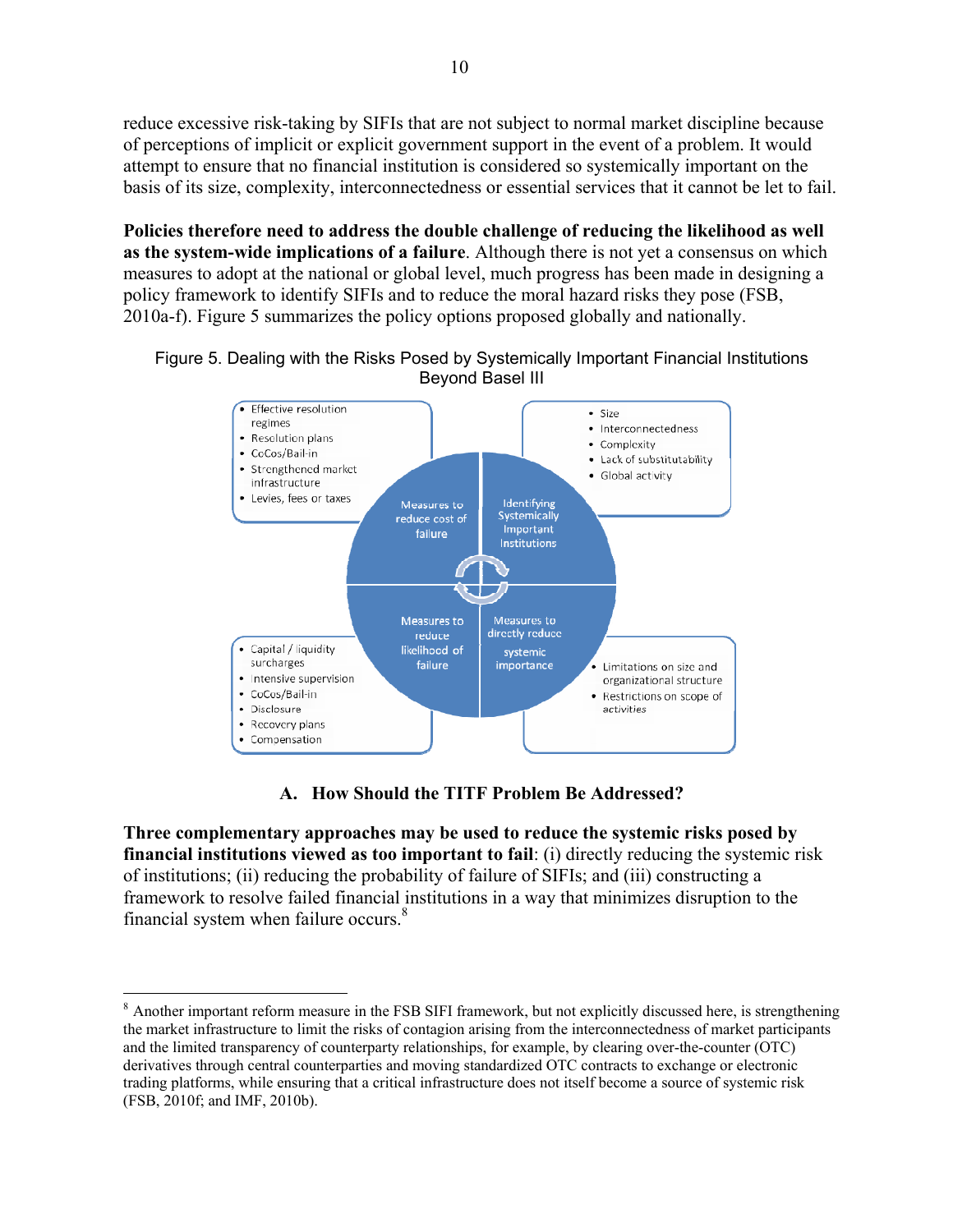### **More specifically, such a framework could include the following components**:

- Structural measures to limit the size and the scope of activities to reduce the likelihood of the institutions being systemically important;
- Carefully designed regulations, including surcharges that reflect an institution's contribution to systemic risk, to encourage it to become less systemically important;
- Enhanced transparency and disclosure to improve market discipline and monitoring;
- Proactive and intensive supervision consistent with the risks an institution poses to the financial system and the complexity of the system;
- An effective resolution framework with tools to enhance resolvability and orderly recovery and wind-down in the event of failure, including developing living wills; and
- Effective burden-sharing with the private sector to internalize losses by creditors and shareholders of failing banks.

**The subsequent discussion reviews and assesses these proposals**. It argues that the first element—structural measures to limit the size and scope of SIFI activities—while providing a direct way of dealing with the TITF problem, could be difficult to implement and adopt on a globally consistent basis. The remaining set of measures, which are aimed at reducing the likelihood and impact of a failure, could provide a multipronged approach, with mutually reinforcing elements to deal with the TITF problem.

# **B. Structural Measures to Address the TITF Problem**

# **Measures to limit the size and scope of activities**

**More direct measures to address the TITF problem seek to limit the size, riskiness, or complexity of institutions that make them too big or interconnected to fail**. Underlying these measures is the acknowledgment of both the limitations of stronger prudential regulation of SIFIs in preventing crises and in eliminating the negative externalities associated with size, complexity, and interconnectedness, and the constraints on ensuring that resolutions are orderly and nondisruptive. These are reflected in proposals to redesign and refocus the business of financial institutions considered to be TITF (see Chow and Surti, 2011, for a detailed review).

**Concrete proposals to limit the size of financial institutions include imposing caps on future growth, selling assets, or breaking up banks into smaller entities.** Crisis-related bailouts offered in the EU have been conditional on beneficiary institutions reducing their balance sheets by deleveraging and divesting business units. This approach attempts to address competition issues and reduce the risk that bailouts will exacerbate the moral hazard problem. The Dodd-Frank Act empowers U.S. regulators to cap the size of insured depositories and systemic nonbanks by prohibiting merger applications if the consolidated liabilities of the resulting institution constitute more than 10 percent of the aggregate consolidated liabilities of the whole financial system.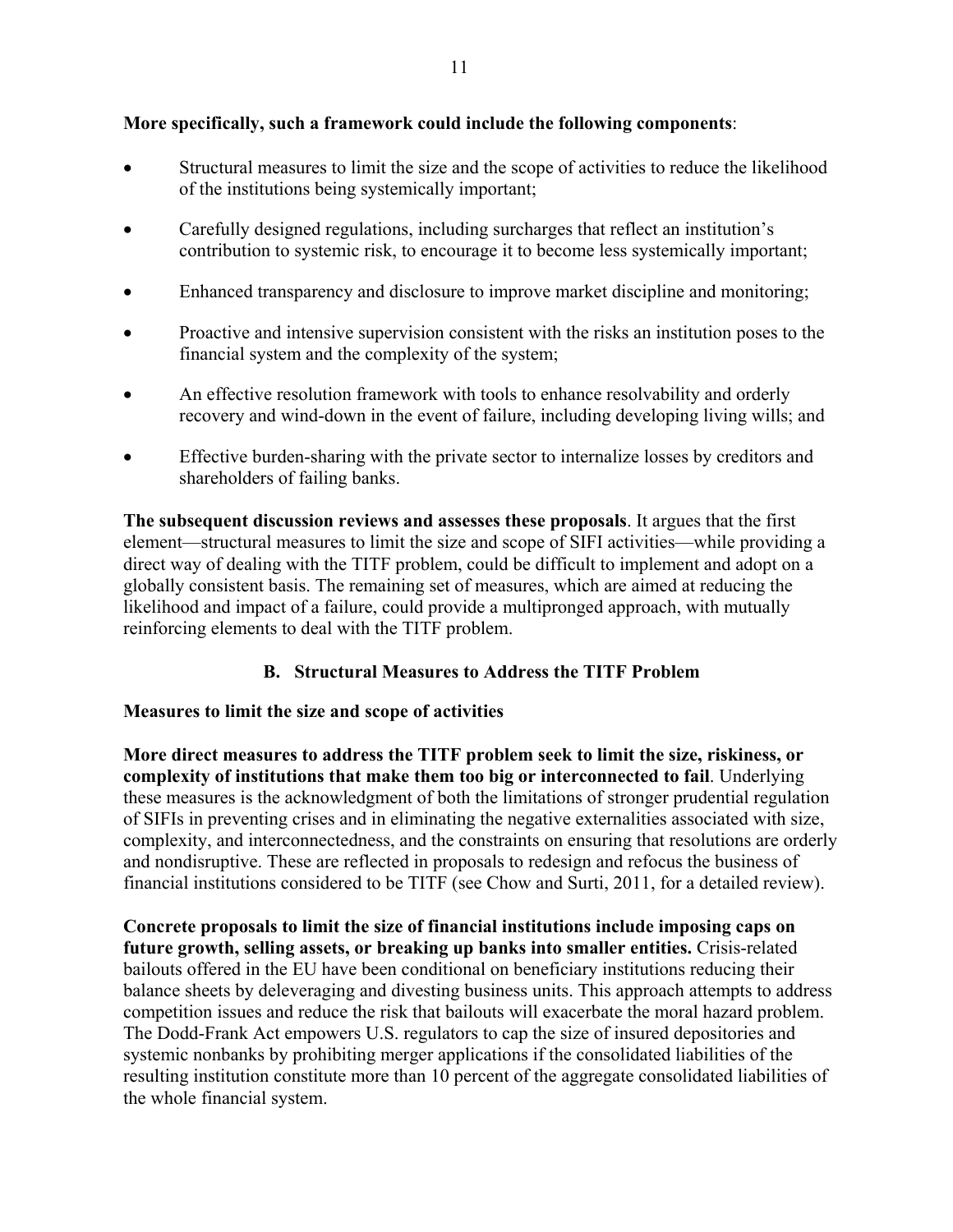**Proposals to restrict the scope of activities take a variety of different forms**. Measures to narrow banking activities include requiring deposit-funded banks to hold low-risk assets and offer payment functions, and requiring private sector lending and investment banking carried out by separate companies funded by nondeposit sources. Measures to separate commercial and investment banking, as under the U.S. Glass-Steagall Act of 1933, include milder forms proposed by the U.K. Independent Banking Commission to ring-fence retail banking businesses from wholesale/investment banking activities through firewalls in a banking group, and the U.S. Volcker Rule that restricts (with exceptions) banks' proprietary trading and investment in, or sponsorship of, hedge and private equity funds. Measures to separate core bank activities from presumably riskier ones are aimed at preventing the destabilization of bank funding and avoiding conflicts of interest arising from bundling services together (for example, making loans conditional on customers purchasing other services). These include the U.S. Swap Pushout Rule that requires certain entities relying on federal assistance and with significant swap business to move such activity to separately capitalized nonbank affiliates.

**While direct measures to address the TITF problem have the potential to reduce the likelihood that institutions will generate systemic risk, there are significant challenges in implementation**. Opponents argue that the proposals are retrograde and inefficient and could thwart financial innovation and development. Neither size caps nor downsizing banks have gained international support (other than under European Commission (EC) rules related to state aid) and evidence on scale economies is mixed (see Appendix I). While limits on the scope of regulated banks' activities can make them simpler and facilitate identification and management of their risks, potential gains from diversification may be lost. If applied retroactively, the adjustment costs of restructuring integrated business lines could be very high. Differentiating prohibited from permitted activities and enforcing firewalls in a group may also be challenging.

**Moreover, requiring banks to shed risky activities may cause such risks to be moved beyond the regulators' reach, though still within the financial system**. Pushing the problem elsewhere without addressing its root causes (that is, the incentives for risk taking) may create systemic problems that are difficult to monitor and manage, especially if restrictions on the scope of regulated entities' activities are not accompanied by a wider perimeter of reporting and regulation, and possibly by more intensive supervision of nonbank financial institutions. This also highlights the advantage of more harmonized regulations across borders, which help limit regulatory arbitrage. In principle, riskier activities could be limited through other prudential measures, such as higher risk weights on trading and securitization under Basel, but again, success is predicated on improved governance frameworks and strong supervision.

#### **Measures to simplify the organizational structure of banking groups**

**The practical difficulties of achieving global cooperation in crises have led some countries to require greater self-sufficiency of the local operations of foreign banks**. Absent effective cross-border information exchange, supervisory coordination, and effective resolution regimes, there has been a natural desire for host authorities to seek to isolate local operations of foreign banks from problems in distressed foreign parents. Many have sought to do this by ensuring that foreign banks operating in their country maintain sufficient capital and liquidity buffers and that there are tight intra-group limits on parent-subsidiary and inter-affiliate operations.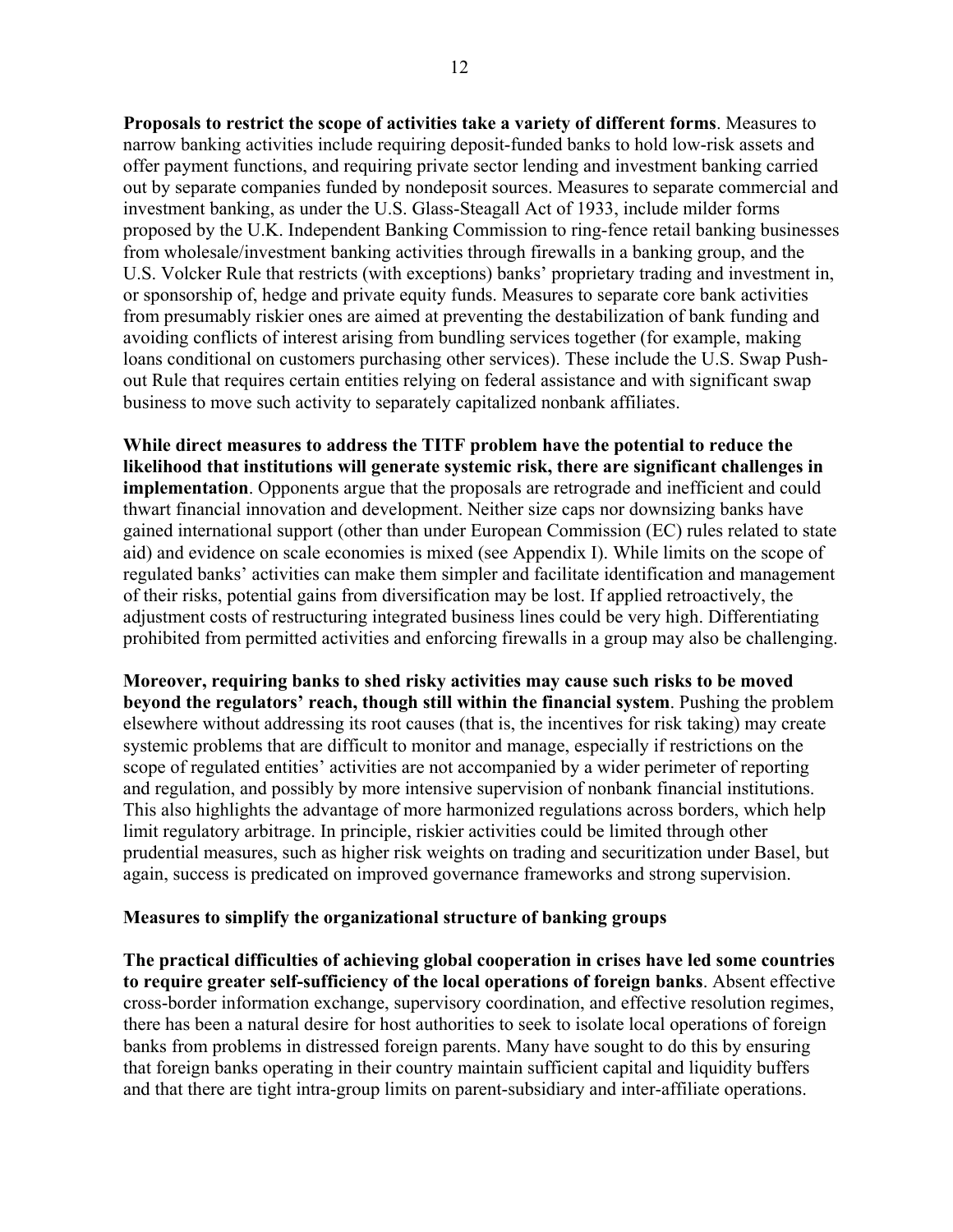**In light of the recent crisis experience, some authorities believe that such self-sufficiency is best achieved under a subsidiary structure** (see Fiechter and others, 2011). In addition to shielding a business from losses elsewhere in the group, the subsidiary structure makes it easier for resolution authorities to spin off individual businesses and affiliates. By comparison, in an integrated branch structure, where the branch is legally inseparable from the parent, it may be difficult for the host country to manage and resolve the branch if the parent fails. Organizing banking groups as a set of separate subsidiaries has also been seen to facilitate implementation of recovery plans (under living wills) by simplifying the legal and financial structure of the group and facilitating the orderly restructuring of various affiliates of a troubled entity.

**While resolving cross-border banking groups may, in principle, be less costly in an organizational structure of subsidiaries, imposing self-sufficiency constraints on banking groups, regardless of business models, could be costly for some banks**. Imposing a particular organizational structure across the board could eliminate the advantages a given structure provides to a particular business model, while imposing costs on the group's ability to manage risks during normal times. Financial groups organized as subsidiaries may be required to hold higher levels of capital and liquidity than integrated entities. And, while this may be beneficial during times of stress, it limits the ability of the group to shift resources across its operations during normal times. The key to ensuring financial stability, while simultaneously allowing banks to organize themselves in ways that fit best their business models, lies in the design of effective mechanisms to oversee and resolve cross-border banking groups.

# **C. Measures to Reduce the Probability and Impact of Failures**

# **Capital surcharges, liquidity requirements, and fees/levies**

# *Capital surcharges*

**A capital surcharge that reflects the systemic consequences of the failure of an institution is being considered, over and above minimum Basel capital requirements**. Such a surcharge would be based on the relative risks posed by a particular institution to the financial system. It would aim to reduce the probability of failure of a SIFI by increasing its capital buffers and loss-absorption capacity beyond the standards imposed on all firms.

**If properly calibrated and set high enough, such a surcharge could discourage SIFIs from engaging in activities that increase systemic risk and thus could reduce the probability of such institutions from becoming TITF**. In fact, some countries recently adopted or proposed additional capital charges for their SIFIs over the minimum Basel requirement. For example, Switzerland proposed a 19 percent capital-to-risk-weighted asset requirement—with 10 percent common equity Tier 1—for its two largest banks, and the U.K. IBC proposed a 10 percent common equity Tier 1 ratio for retail banking operations.

**Designing and calibrating an appropriate risk-based surcharge, however, has been challenging.** Appropriate methodologies are needed to reliably measure and assess both the aggregate risk in the system and the spillover risks via interlinkages. Surcharges could be calibrated to rise gradually as a firm's systemic importance increases. The surcharge could also be adjusted to reflect an institution's potential ease of resolution and thus, at least conceptually,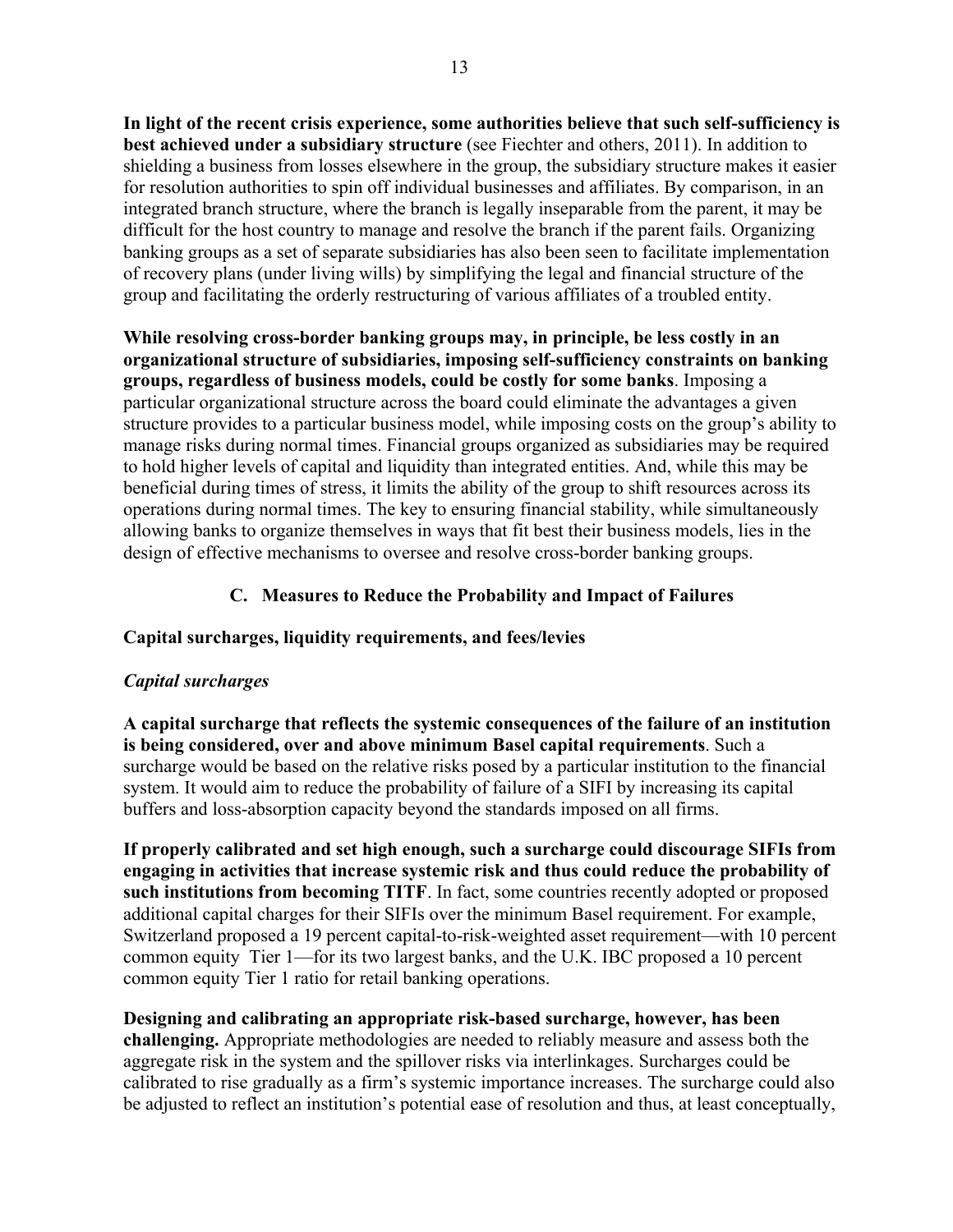be used to create incentives for institutions to organize themselves in ways that facilitate resolution. The challenge will be to avoid designing an overly complicated formula for calculating institutions' capital requirement and to assess the likely consequences of materially higher capital requirements on banks' business models, their provision of credit to the economy, and their overall competitiveness.<sup>9</sup>

**Further work is under way to define the scope of application and the types of capital instrument eligible to meet the surcharge**. The capital instruments eligible to satisfy the surcharge should be predominantly common equity, but some portion might be met by contingent convertible capital (CoCo). Such proposals are under discussion in the BCBS, FSB, and the EU and have attracted interest in other countries (including Canada, the Netherlands, Switzerland, the United Kingdom, and the United States).

**In fact, the use of contingent capital is being considered as a tool to reduce the likelihood or cost of failures.** Contingent capital could provide an automatic mechanism to increase equity capital and reduce the debt of a financial institution in the event of a predetermined trigger, while the institution is still a going concern. It enables raising equity capital at times when other options are unavailable due to market conditions or are unattractive to shareholders. Depending on the choice of the trigger and conversion rates, contingent capital could be used to increase capital buffers (as prevention tool if triggers are set high enough relative to the point of insolvency), or ensure prompt recapitalization or greater loss-absorbency (as orderly resolution tool when triggers are set at a low level). A credible threat of losses due to conversion and dilution could help limit risk taking by managers, shareholders, and bondholders, thereby enhancing market discipline. (Pazarbasioglu and others, 2011, give further details on the economic rationale and design to enhance effectiveness while limiting adverse consequences.)

# *Systemic liquidity charges*

 $\overline{a}$ 

**Similar to capital requirements, liquidity requirements may limit an institution's ability to engage in risky funding strategies**. Prior to the crisis, some firms embraced risky strategies involving high leverage, reliance on short-term wholesale funding, and large maturity mismatches, providing backup lines of credit to entities such as structured investment vehicles so that they could borrow in the commercial paper market. The BCBS recently announced new liquidity standards that are welcome additions to firm-level liquidity risk management and the current set of prudential regulations. These standards may also help address systemic liquidity risk by raising individual liquidity buffers and reducing maturity mismatches (IMF, 2011). By penalizing exposure to other financial institutions they could also reduce the interconnectedness of the financial system and the likelihood of interrelated liquidity losses.

 $9$  IMF (2010b) offers a method to compute a systemic-risk-based capital surcharge commensurate with the negative effects a firm's failure may have on other parts of the system, reflecting systemic interconnectedness. The method includes two options for computing a surcharge: a standardized approach, which groups institutions into risk categories, and another approach tailored to assess the individual institution's contribution to systemic risk, with both methods smoothed to avoid procyclical effects. The approach is to track institutions' portfolios through the credit cycle, estimate each institution's spillover effects after a stress event at each point in the cycle, and compute the surcharge based on "risk bucketing" or as a function of the institution's marginal contribution to systemic risk and its own probability of default.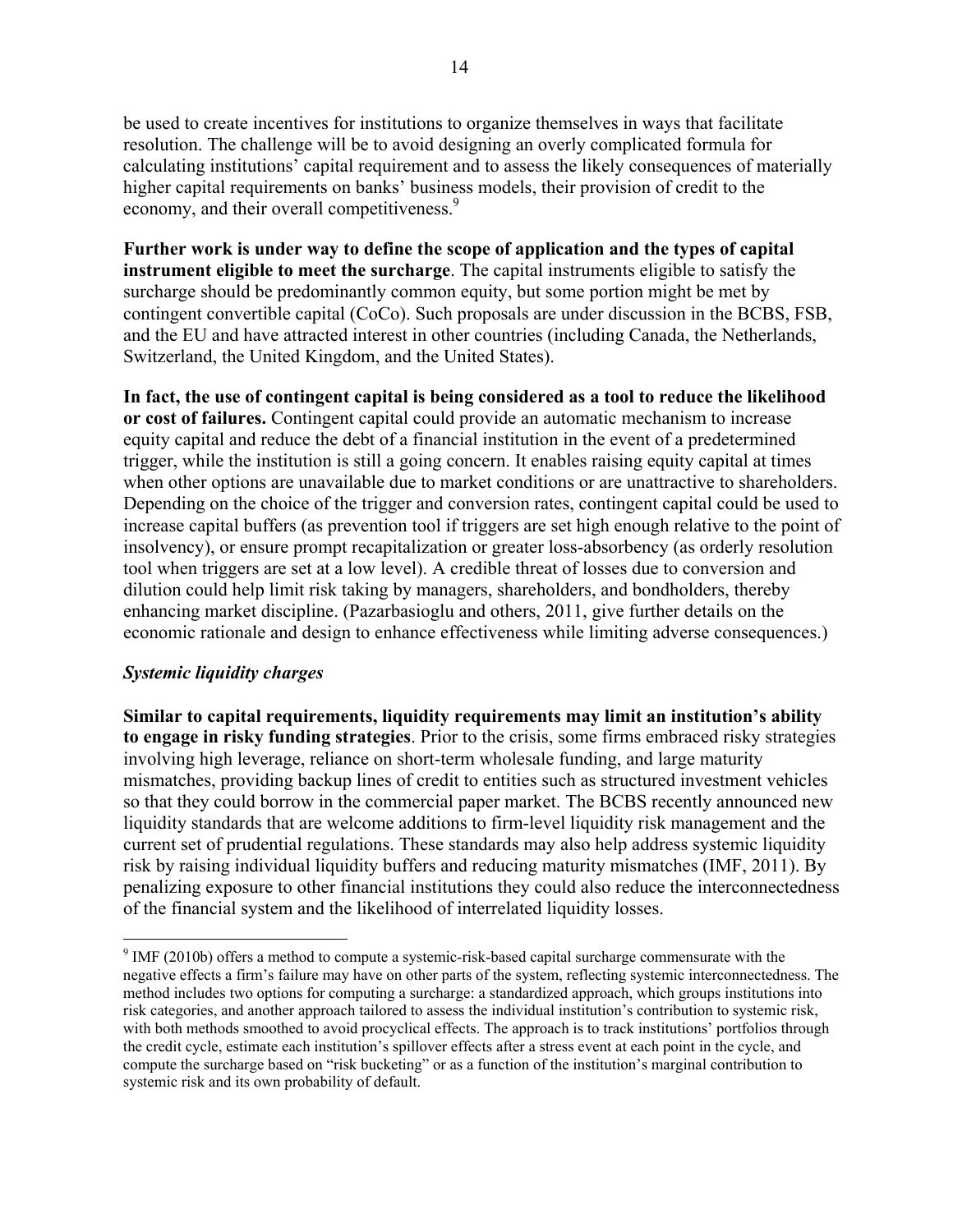**Nonetheless, the new liquidity requirements are not intended or designed to mitigate systemic liquidity risk**—that is, the tendency of financial institutions to collectively underprice liquidity risk in good times with the expectation of liquidity support from central banks in times of stress. Policymakers have not yet been able to put in place a framework to do this. The absence of a robust methodology to measure systemic liquidity risk has undermined efforts to propose a liquidity surcharge. IMF (2011) suggests three potential measures for systemic liquidity risk,<sup>10</sup> with the objective of developing an actionable macroprudential tool to help mitigate such risk.

### *Levies and taxes*

**Similar to a capital surcharge, a levy (or deposit insurance premium) could be imposed on financial institutions to discourage excessive risk taking and help pay for the cost of resolving banks, thereby reducing the burden on the taxpayer of SIFI failures**. The Fund prepared a report at the request of the G20 to examine options for having the financial sector make a fair and substantial contribution to restructuring the banking system (IMF, 2010a). The concept underpinning such levies is that the financial sector be held accountable for the direct fiscal cost of any future support, thereby making failures less likely (to the extent they discourage risky activities or penalize systemic importance), as well as less damaging (by providing funds to finance resolution in the event of a failure). Some countries have implemented bank levies (France, Germany, Hungary, Sweden, and the United Kingdom) and/or imposed risk-based deposit insurance premiums on banks (the United States).

**If introduced, levies should be linked to a credible and effective resolution mechanism to avoid the perceptions that institutions paying the levy will not be allowed to fail** (IMF/BIS/FSB, 2010). The levies could be used to build a resolution fund or put aside as general revenue. A system of levies would complement, but not be a substitute for, higher capital requirements. A broad scope of application to all SIFIs could reduce the incentives for migration of systemic risk out of banks. Conceptually, the charges and levies could be designed to limit procyclicality as well as reflect systemic risk contribution, so as to contain circumvention of the regulations (IMF/BIS/FSB, 2010).

#### *More intensive and proactive supervision*

 $\overline{a}$ 

**An important corollary to the TITF problem is that large, complex, and interconnected institutions have also become too difficult to manage, govern, or supervise**. This only exacerbates their propensity to take on excessive risk. The reports of the Senior Supervisors Group (2008, 2010), which looked closely at the risk management practices of the 20 largest institutions in major jurisdictions, laments the fact that some boards and management were unwilling or unable to "articulate, measure and adhere to a level of risk acceptable to the firm."

 $10$  These include: (i) developing a market-based indicator of systemic liquidity risk, based on violations of common arbitrage relationships; (ii) designing a methodology—based on a combination of balance sheet and market data and options pricing concepts for a firm—to calculate the joint probability of simultaneous liquidity shortfalls and the marginal contribution of a financial institution to systemic liquidity risk; and (iii) designing a macro stresstesting model to gauge the effects of an adverse macroeconomic or financial environment on the solvency of multiple institutions and in turn on systemic liquidity risk.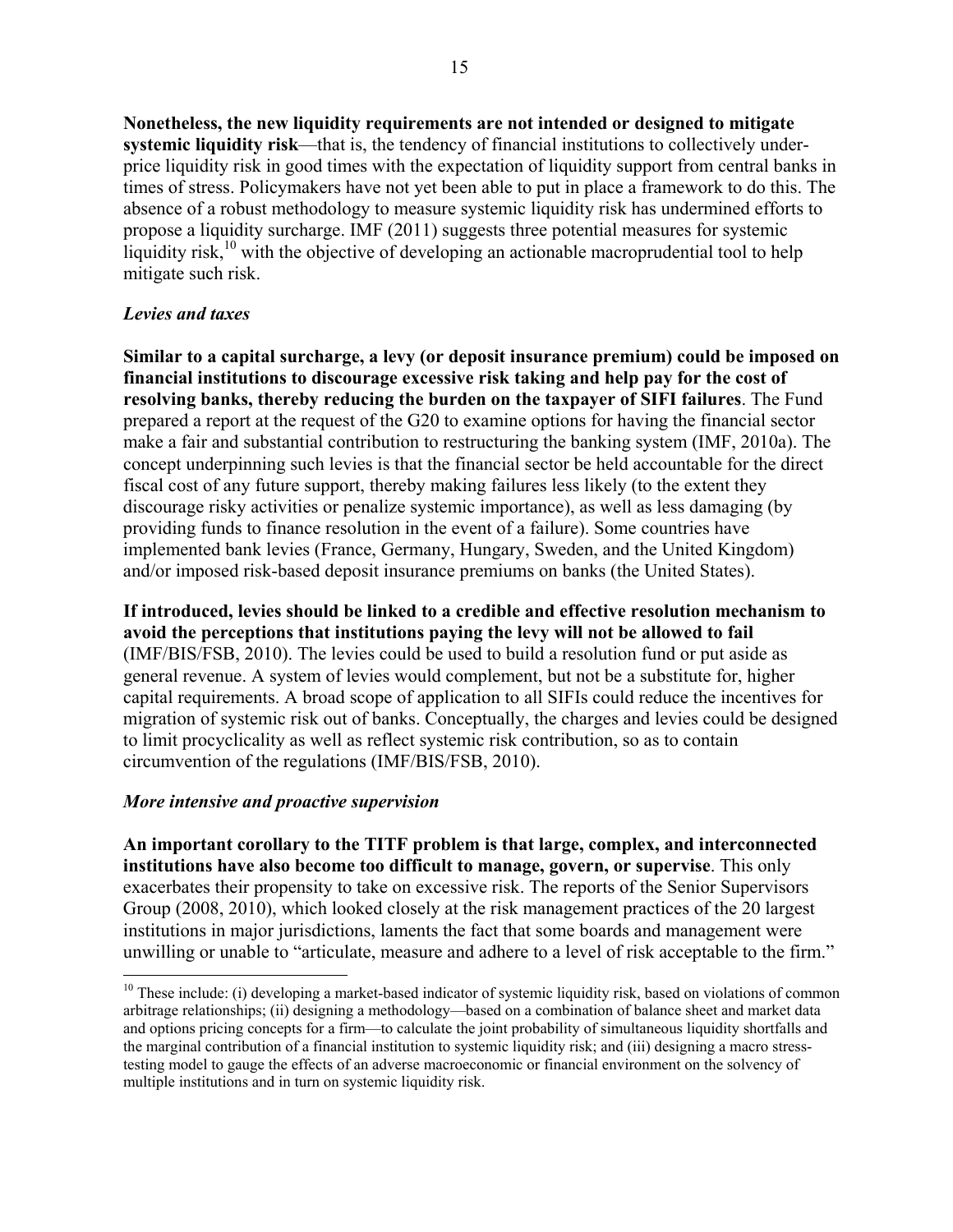It also contains a telling account of the "inadequate and fragmented infrastructure" in the largest institutions, which "hindered effective risk identification and measurement" and did not allow for consolidating timely data on concentrations and risk exposures. The obstacles to measuring risk and taking mitigating actions are heightened by the difficulty of developing integrated and accurate information systems that produce reports of the risks generated by a group's complex activities over a large number of business lines located in different jurisdictions. Supervisors "remained unconvinced that the firms are undertaking the full scope and depth of needed improvements."

**These impediments to good governance require supervisors to be even more vigilant and demanding in their dealings with SIFIs**. Prior to the crisis, some supervisory systems failed to identify the buildup of risks and shortcomings in the SIFIs' approaches to risk measurement and identification and to intervene early to reduce the impact of their actions on the financial system. Ambiguous mandates, inadequate resources, and ineffective techniques played a role, including the failure to identify the systemic risk (such as interconnectedness) that these institutions had created.

**The Fund has put forth basic components of an effective supervisory framework, which are particularly important for SIFIs** (Viñals and others, 2010). The FSB, in consultation with the Fund, has produced recommendations that supervision be appropriately intense and effective in line with the complexity and systemic importance of institutions (FSB, 2010d). In a candid assessment, the report noted that in some cases "supervisors took their cue from the political economic agenda of the day and did not intervene to question lending practices," concluding that "supervisory independence is rendered even more challenging when dealing with SIFIs, who are often in a position to exercise greater influence on supervisory outcomes."

**Developing a framework to make supervision more effective and proactive is now a key part of the approach to deal with the moral hazard risk of SIFIs**. The level of supervision must be commensurate with the potential destabilization risk that SIFIs pose to their own and to the global financial system. Supervisors must (i) have the mandate, resources, and operational independence to supervise SIFIs effectively; (ii) have the full suite of powers and political backing to intervene at an early stage and require corrective actions; (iii) have well-developed supervisory approaches and techniques that reflect the complexity of the financial system and its firms; and (iv) be held to a higher set of standards in supervising SIFIs. These recommendations were endorsed by the G20 (FSB, 2010f); self-assessment and followup action by members and incorporation in the international standards will follow.

**These recommendations explicitly acknowledge that SIFIs pose a unique set of challenges and seek to provide a framework for their supervision**. While developing enhanced regulatory requirements for SIFIs will take time, the final result of stronger supervisory requirements provides some comfort that excessive risk taking will be addressed. The recommendations recognize the importance of proactive supervision and that adjustment of some SIFIs' business strategies to tighter regulation may increase systemic risk. As a result, it is crucial to improve coordination and cooperation among supervisory agencies in the oversight of the most systemically important firms. The establishment of supervisory colleges for the large complex financial groups and the FSB peer review process to assess effectiveness and consistency of national measures will both make important contributions.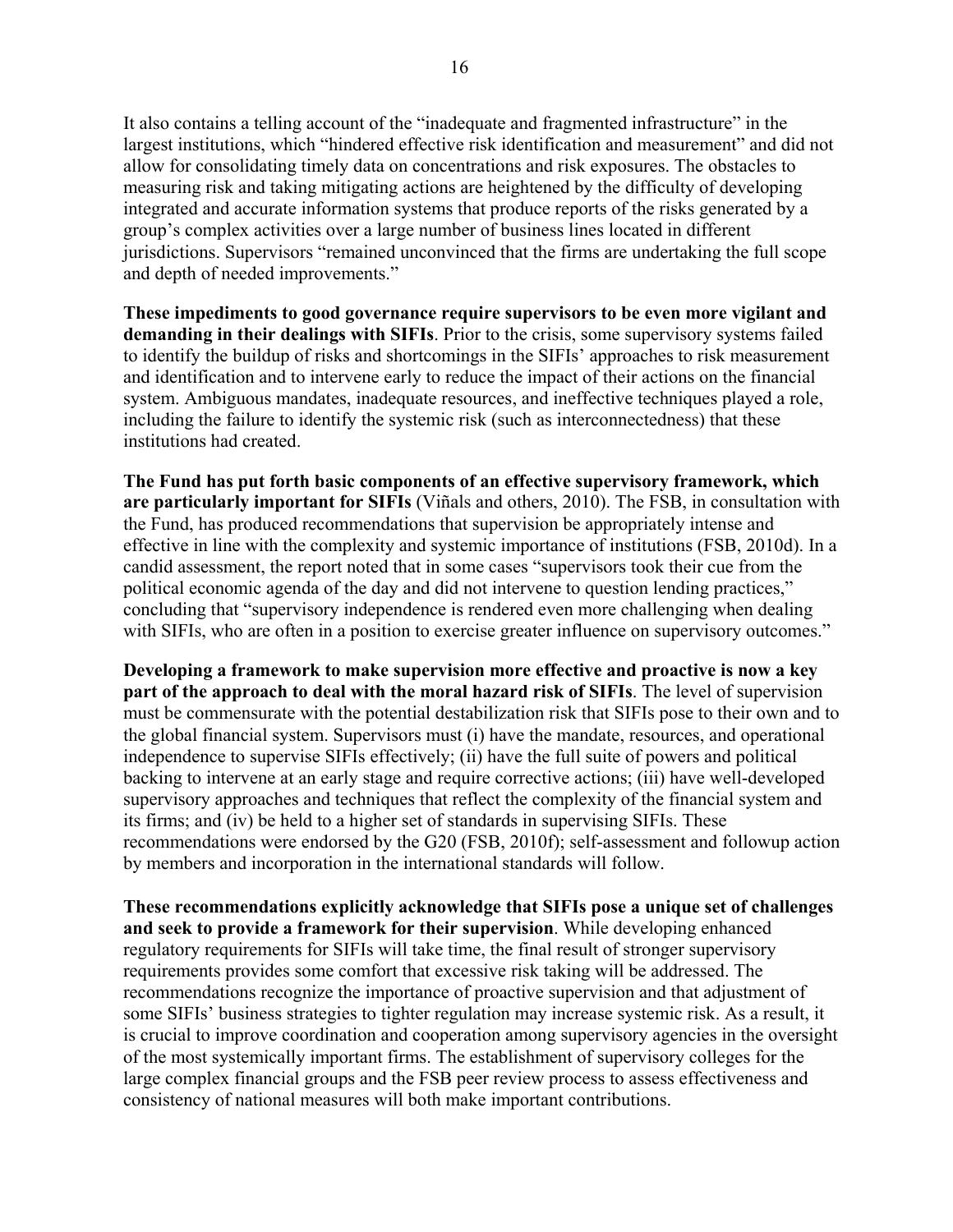**Enhancing supervisory oversight and effectiveness will require strong political backing.**  Resources will be required to understand firms' business models, and political support will be required to back supervisors who seek to preemptively limit risky activities in what appear to be highly successful SIFIs. This problem is further compounded when a SIFI is owned by the state. Providing the necessary budget and staffing resources and authority to impose additional requirements on institutions (reporting) could prove challenging in a budget-constrained and low-growth environment. Supervisory efforts to strengthen governance, internal controls, and risk management capacity of banking groups will be essential. Also important will be aligning managers' incentives with those of the shareholders and regulators, including through compensation polices along the lines proposed by FSB, so that financial firms align these policies with prudent risk taking and that these policies are subjected to effective supervisory oversight and engagement by stakeholder (FSB, 2010a, and FSF, 2009). While this is, first and foremost, the responsibility of the industry, supervisory measures should also be taken to promote effective implementation in order to limit the firms' incentives to game the system.

#### *Enhanced transparency and disclosure*

**Leveraging market discipline to motivate prudent management is a critical component of an effective financial infrastructure**. Transparency and disclosure are needed if market discipline is to be effective (Pillar 3 of Basel II), and they act as natural restraints on excessive risk taking. Disclosure of timely and accurate data on individual firms' financial condition and exposures vis-à-vis other financial institutions and instruments helps creditors, counterparties, and shareholders better assess and identify systemic risks. By contrast, a lack of transparency and limited disclosure of the types and locations of risks prior to the crisis undermined the ability of markets and supervisors to assess firms' exposure. It also meant that, as problems arose, markets were unable to distinguish between healthy institutions and those that had taken on excessive amounts of high-risk assets and exposure. This lack of information exacerbated spillovers and led to the propagation of shocks within and across borders. It is critical that such transparency occur on a routine basis—waiting until a crisis to make such disclosures risks undermining market confidence in individual firms.

**Significant progress is required to close data gaps**. Most information needed to identify the buildup of systemic risks remains unavailable to the market, and large data gaps stemming from varying frequency and content of information across individual institutions hinder effective analysis. The key gaps include disclosure by SIFIs of their sectoral, market, and crossborder exposure; disclosure of off-balance-sheet items and complex structured products; the extent of interconnectedness across institutions; financial stability indicators; and transparency in OTC derivative markets (Johnston and others, 2009). This information may not be available even to supervisors in some countries, or if available, may not be made public. The BIS, FSB, and the Fund are working to identify and fill these information gaps. Agreement has been reached on a data template for global SIFIs, which contain information on the structure, exposures, and interconnectedness of their activities, and should be extended to all SIFIs.

#### *An effective and credible resolution framework to enhance resolvability*

**Making orderly resolutions feasible without systemic disruptions, without generating moral hazard, and without exposing taxpayers to losses is one of the most critical**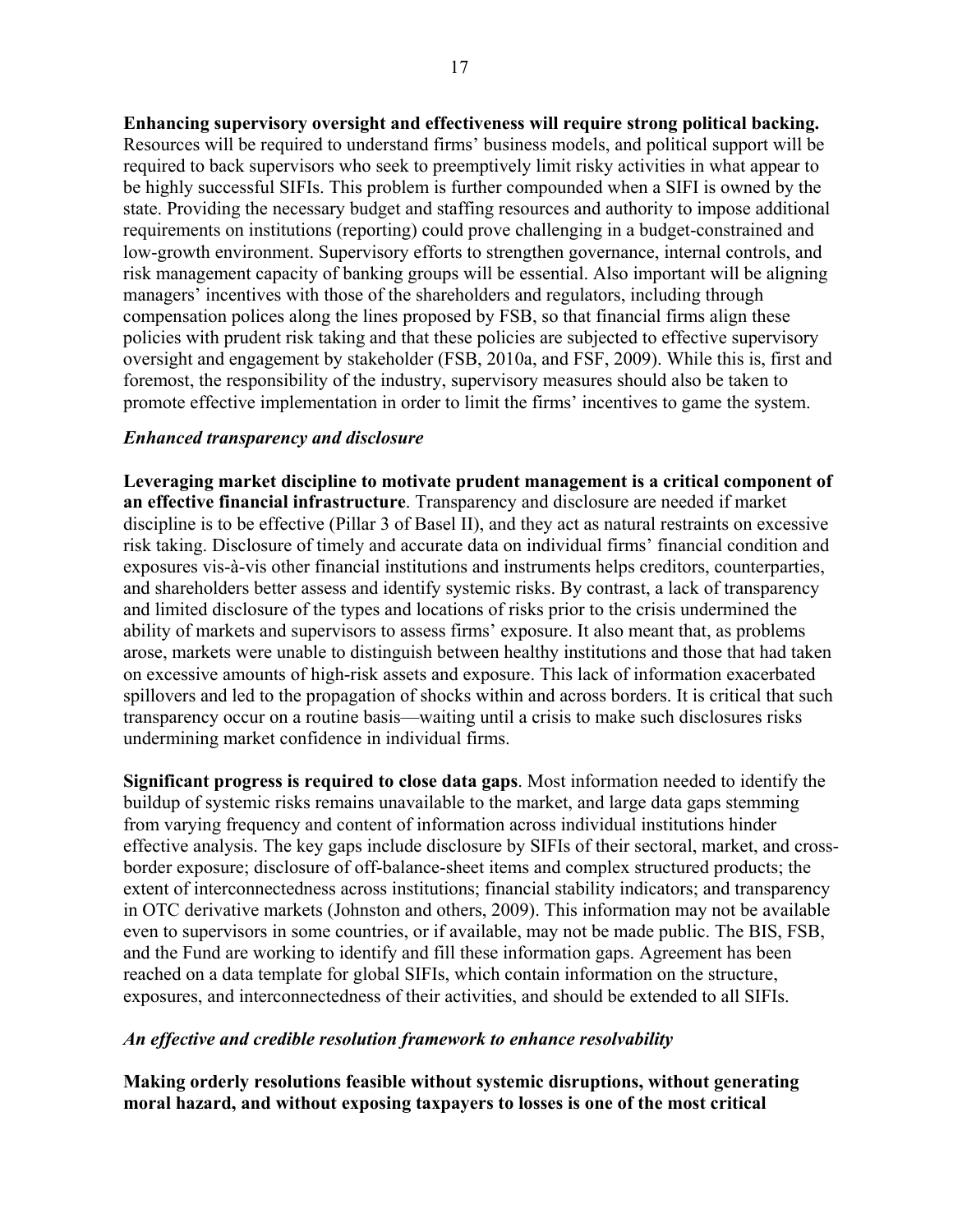**elements of addressing the TITF problem**. Severe problems in individual SIFIs, while hopefully infrequent, are inevitable, regardless of the quality of supervision and regulation. A system in which nonviable SIFIs can be taken over, management changed, shareholders wiped out, and unsecured creditors absorb losses, while at the same time forestalling threats to the financial system, would increase market discipline and reduce the moral hazard risk posed by SIFIs. Establishing that no institution is too important to fail or to cause losses to its creditors would level the playing field and should limit the ability of high-risk SIFIs to gain access to cheaper funding and to grow. Improving authorities' ability to maintain continuity of any vital economic functions makes the resolution of such institutions more feasible and credible.

# **To make SIFI resolution a viable option, recommendations proposed by the FSB in coordination with other international organizations, including the Fund, have focused on three key areas**:

- Effective resolution regimes and tools—legal reforms, a resolution authority with powers tailored to the specific nature of the institutions' business activities, and restructuring mechanisms to allow recapitalization of an institution as a going concern;
- Effective cross-border coordination mechanisms between relevant home-host authorities; and
- Sustained recovery and resolution planning, made mandatory for G-SIFIs to improve their resolvability.

**On resolution regimes, some progress has been made at the national level**. The U.S. Dodd-Frank Act, for example, introduced an "Orderly Liquidation Authority" that allows the FDIC to apply a new regime for liquidating systemic financial companies (bank holding companies, nonbank financial companies, and any company predominantly engaged in financial activities). In Europe, new resolution regimes for bank and nonbank SIFIs have been introduced in a number of countries (including Belgium, Germany, Sweden, Switzerland, and the United Kingdom). The EC has made preliminary proposals including recovery and resolution plans (RRPs), powers to take early action, and resolution tools to take over a failing bank and transfer parts of its business to a bridge bank (EC, 2010). Following the consultations on this framework, a formal legislative proposal will be developed and its impact assessed (EC, 2011).

**Much less progress has been made at the cross-border level**. Most existing arrangements do not permit orderly cross-border resolutions. Operational and legal impediments to cross-border resolution regimes derive from differences in national resolution frameworks, the absence of mutual recognition and agreements for joining up home and host regimes, the absence of homehost burden-sharing arrangements, and a lack of planning for handling stress and resolution  $(FSB, 2010f)$ .<sup>11</sup> The complexity and integrated nature of group structures and operations, with multiple legal entities spanning national borders and business lines, also hinder rapid and orderly resolutions under current regimes.

 $11$  These include booking practices, the use of intra-group guarantees, global payments operations, information systems, and complexity in the structure of cross-border financial institutions, particularly the use of multiple legal entities in executing transactions and conducting business.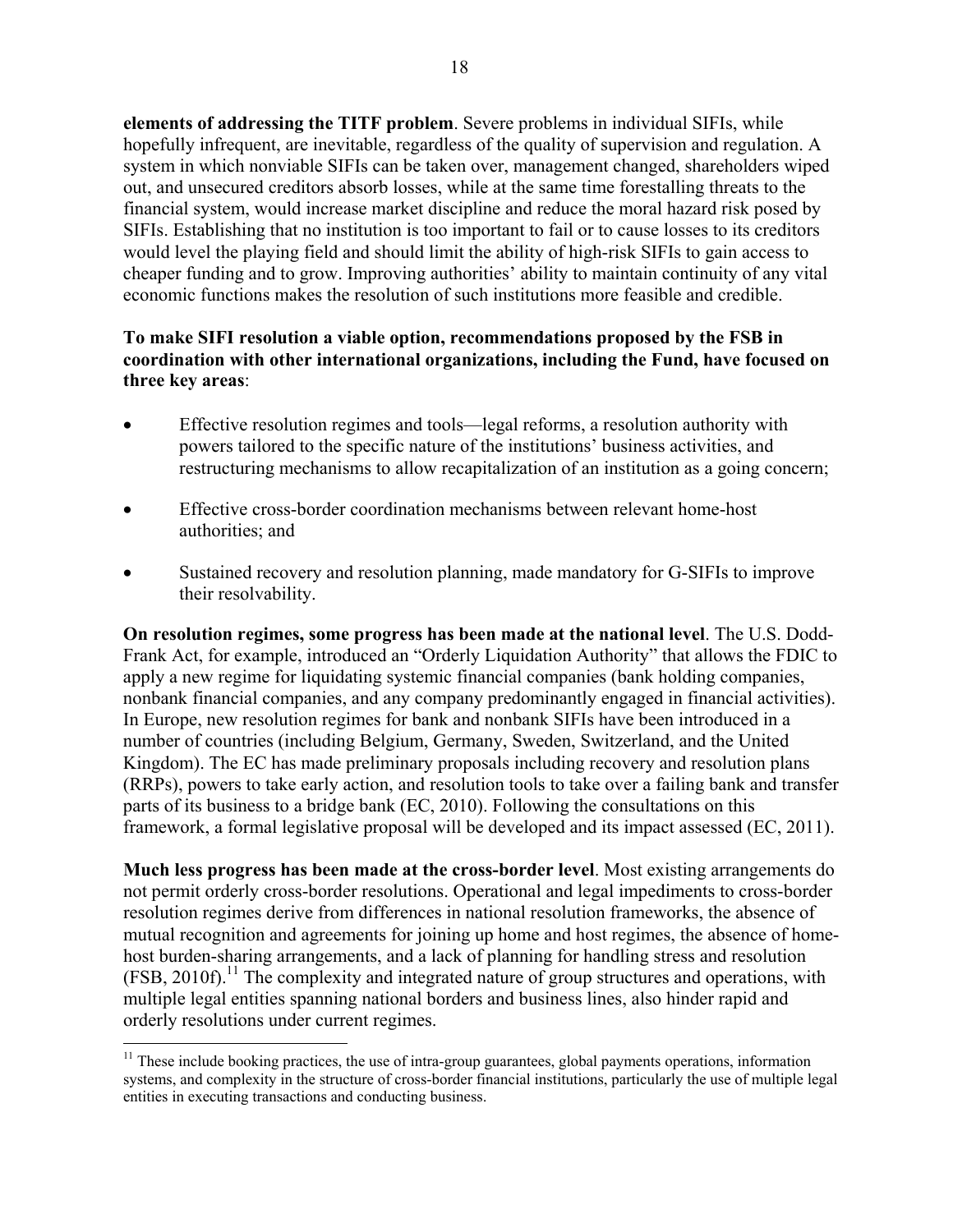**To support the improvement of cross-border coordination, the Fund proposed in June 2010 an intermediate option to reach global solutions for cross-border resolution regimes.**  It recognized the need for significant political will to surrender national sovereignty to an international treaty and efficiency costs implied by some nationalistic approaches (IMF, 2010d). It called for amending national laws to remove existing legal impediments to international cooperation, allowing only countries that satisfy core coordination standards to participate in the framework. These standards establish principles for burden-sharing between cooperating authorities where resolution requires temporary public funds and contributions from deposit guarantee/resolution funds and for agreeing on legal and operating procedures to facilitate the cross-border effects of national resolution actions.<sup>12</sup> Further work is under way to operationalize this framework.

**Regarding the third key area—effective resolution planning—living wills have been proposed to encourage better advanced planning and to require preparation of a plan for each G-SIFI that demonstrates it can be resolved in an orderly fashion**. The objective, as discussed by the FSB, is for firms and regulators to jointly develop systematic and holistic resolution and recovery plans (RRPs) to facilitate recovery and orderly wind-downs of SIFIs in the event of failure. These RRPs include (i) a *recovery plan* developed by the firm (and vetted by the supervisory authority) that identifies, and ensures that it can readily implement a range of recovery options in response to a shock; and (ii) an accompanying resolution plan developed by national authorities which ensures that the authorities understand firms' legal and operating structures and their economic functions, to determine whether and how national resolution tools could be used to resolve the firm at minimum systemic and public sector risk (see, for example, U.K. FSA, 2009).

**RRPs are an important step forward and can make a valuable contribution to effective resolution frameworks for SIFIs**. Such plans can promote better preparedness by individual firms for contingencies and by authorities for effective resolution. They provide essential information on a firm's assets and liabilities, commitments, exposure, and legal and operational structure. They should be useful in informing authorities about the type of reforms needed to strengthen their supervisory and resolution powers and tools and in identifying actions to address institutions that are too complex to resolve.

**Resolution plans may face implementation challenges**. In particular, developing effective resolution plans may prove difficult because of the complexity of some cross-border firms. Implementation challenges may also arise in a real case of distress, given the importance of institutions' retaining market confidence in their financial strength. Divestment of a key business line or other substantive recovery measure may be perceived as a sign of distress and trigger destabilizing reactions on the part of creditors. In this context, the RRP process highlights the need for effective cross-border arrangements for cooperation, information sharing, and decision-making when dealing with a failing institution. Further work needs to be

 $12$  Core coordination standards would consist of: measures to harmonize resolution laws, rescind national legislation that discriminate against overseas creditors, develop effective resolution tools and creditor safeguards, strengthen regulatory cooperation, and enhance the effectiveness and capacity of regulatory authorities.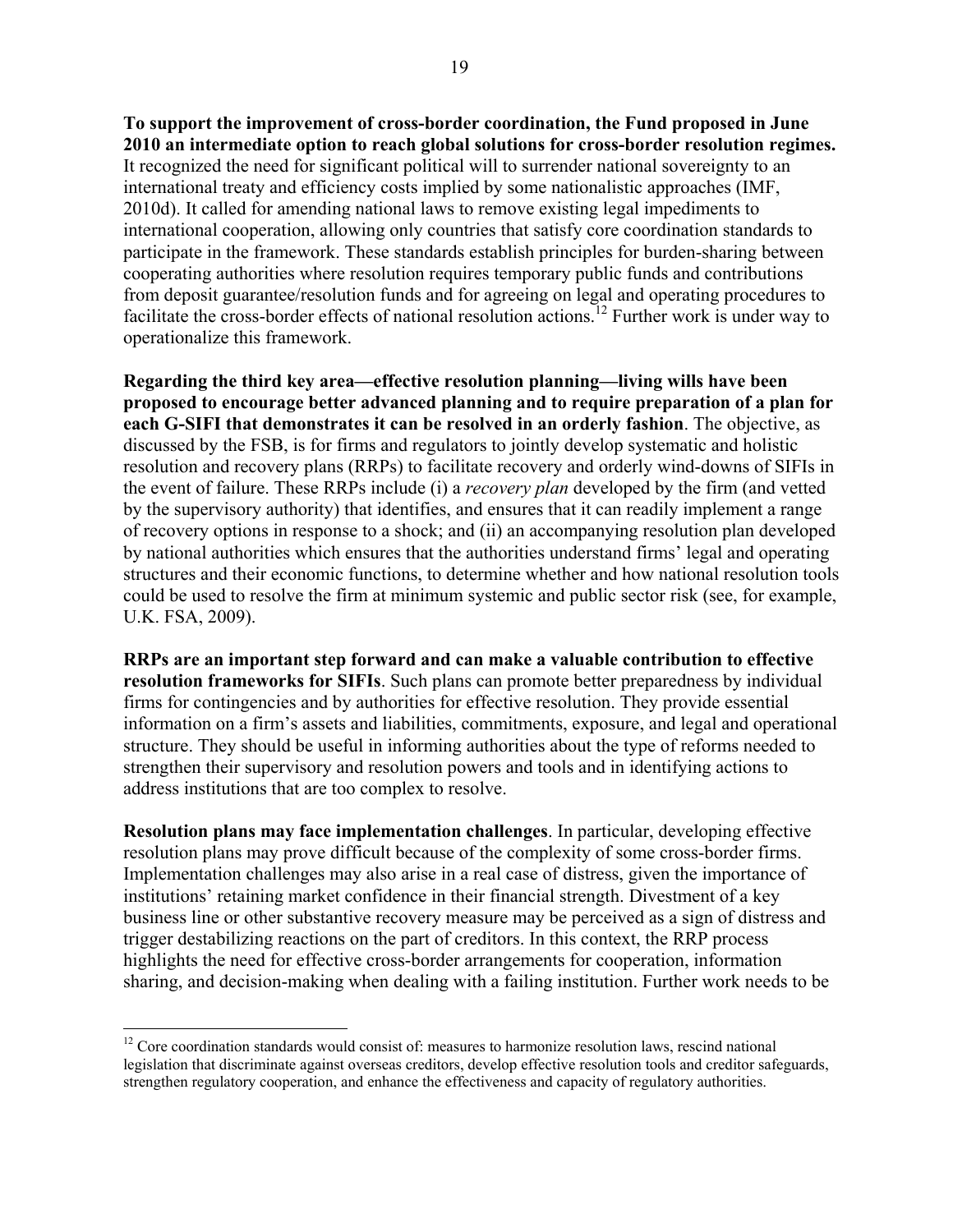done to produce methodologies and criteria to assess institutions' resolvability and the consistent implementation of RRPs across different jurisdictions.

#### *Effective burden-sharing with the private sector*

**The use of "bail-inable" debt or "bail-in statutory powers" could play an important role in enhancing market discipline as part of an orderly resolution.** The idea behind these instruments is to provide additional loss-absorbing capacity by converting private debt into equity capital when a bank comes under severe stress. Ensuring that private creditors provide loss-absorbing capital will boost market discipline and reduce the likelihood that taxpayer funds will be needed. The bail-in power (Box 1), a statutory approach to debt write-down or debt-to-equity conversion, deals directly with resolution of SIFIs and may provide resolution authorities with an additional resolution tool to restructure bank debt.

#### **Box 1. Bail-inable Debt Proposals**

Proposals for bail-inable debt, as well as for contingent capital, are under consideration as a potential market-based tool to address moral hazard risks associated with SIFIs. Regulators in several countries (Canada, the United States, and others in Europe) have shown interest in adding bail-in instruments to their crisis-management toolkits. The concept, the scope, and the precise role of bail-in are currently under discussion within the Basel Committee, FSB, and EU.<sup>1</sup> An objective is to incentivize institutions to raise capital or to restructure debt voluntarily before a triggering of the bail-in power.

In general, the bail-in proposals are expected to provide a statutory approach to debt write-downs and debt-equity conversion, providing authorities with a new power to add to the capital base of a failing institution. By virtue of regulatory intervention while a distressed institution is operating under official administration (that is, conservatorship), supervisors can hold off declaring the institution insolvent and possibly avoid placing the institution into liquidation. The bail-in proposals would preserve the traditional priority of claims present in a formal liquidation (that is, equity holders absorb the first loss, followed by subordinated debt holders, followed by unsecured debt holders) with the prospect that, according to this priority, debt holders will obtain an equity interest. The prospect of such conversion rules on debt may add to market discipline and thus may also help curb excessive risk-taking.

For bail-in to be an effective resolution tool, it must be designed to overcome legal challenges and difficulties in crossborder implementation while mitigating potential systemic risks. The legal framework for statutory bail-in must be carefully elaborated to reduce legal uncertainty, because upon the occurrence of the trigger event, creditors would be forced to give up full legal claims in exchange for overall value maximization in order that business operations can continue normally. This could conflict with laws that guarantee property rights if applied retroactively or without explicit terms and conditions built into the investment that explicitly recognizes the right of authorities for debt write-off or conversion into equity at the point of nonviability. The effectiveness of statutory bail-in also will depend crucially on its recognition within all relevant jurisdictions. Coordination at an international level is important to preserve a level playing field and avoid unintended consequences for the functioning of bank debt markets. In principal, deposits, secured claims, and qualified financial contracts should be excluded from the scope of debt subject to bail-in.

 $<sup>1</sup>$  The Basel Committee issued minimum requirements on January 13, 2011, to ensure that all classes of capital instruments</sup> fully absorb losses at the point of nonviability before taxpayers are exposed to loss.

**While potentially a useful resolution tool, careful consideration must be given to the design of bail-in power to mitigate or avoid financial stability risks.** Such debt instruments should be accompanied by strengthened supervision, an enhanced capital base, improved disclosure, and an effective resolution regime—and should not be considered a stand-alone tool. A triggering of bail-in power could send negative market signals and destabilize markets during times of high market volatility and uncertainty. The marketability of the instruments subject to bail-in power is also uncertain given the potential discretionary element and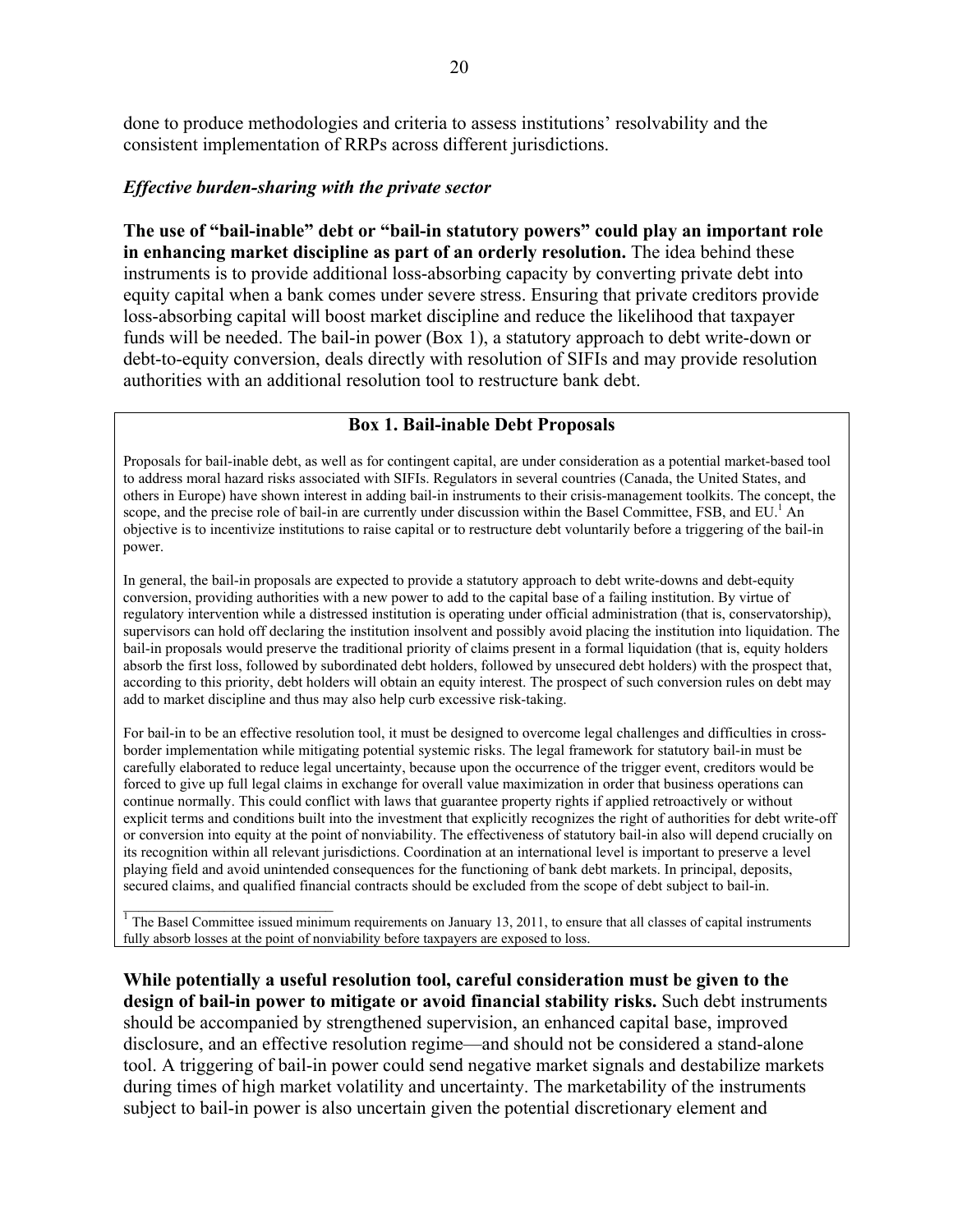investors' lack of familiarity with these instruments. Careful monitoring by supervisory authorities of the implied transfer of risks within the financial system and the potential buildup of systemic risks will be important. There may also be a case for restricting some holders of convertible instruments to limit the contagion effects across SIFIs (Pazarbasioglu and others, 2011). Ensuring consistency, transparency, and standardization will also be important to avoid complex structures and support cross-border crisis management.

# **IV. CONCLUSIONS AND POLICY IMPLICATIONS**

**No private financial institution should be viewed by markets as being too important to be allowed to fail**. SIFIs have demonstrated great capacity to propagate distress and undermine the normal functioning of the broader financial system and the economy given their scale, complexity, and interconnectedness. The implicit government backing they have enjoyed has provided them with funding and competitive advantage over non-SIFIs. The moral hazard they pose has been reinforced by the large-scale public support these institutions received during the recent crisis. Yet, despite the widely shared concern regarding the risks posed by these institutions, some have become even larger and more complex, worsening the associated moral hazard risk and the challenge of properly managing and supervising them.

**Policies are therefore needed to address the systemic risk posed by institutions perceived as TITF and to reinstate market discipline**. Efforts to address the TITF problem should aim to internalize the risks taken by these institutions and limit the negative externalities imposed on others. This could consist of the following mutually reinforcing elements:

- Materially more stringent capital requirements (and possibly liquidity requirements as appropriate methodologies are developed), designed to reduce the probability of failure and to limit systemic risk contributions;
- Intensive and proactive supervision commensurate with their complexity and risks;
- Enhanced transparency and disclosure requirements for early identification of risks; and
- Effective resolution regimes at the national and global level to make their resolution a credible, feasible, and viable option in the event of nonviability.

**These policies should be accompanied by the following four elements to reinforce their effectiveness and limit their unintended consequences**. First, there should be better policing of the firewalls and links between regulated and unregulated sectors and enhanced disclosure requirements for the nonbank sector to limit the possibility that banks indirectly retain the risk and that, if the risks are shifted away from banks, the result is not simply the relocation of systemic risk to entities not subject to monitoring or regulatory oversight. Second, it is essential to improve the understanding of the shadow banking system to prevent unregulated nonbank institutions from gaining systemic importance. Third, effective cross-border arrangements for cooperation, information-sharing, and funding are necessary to facilitate cross-border resolution and limit regulatory arbitrage in the absence of a harmonization of measures targeted at SIFIs. Finally, management incentives must be realigned to match those of the banking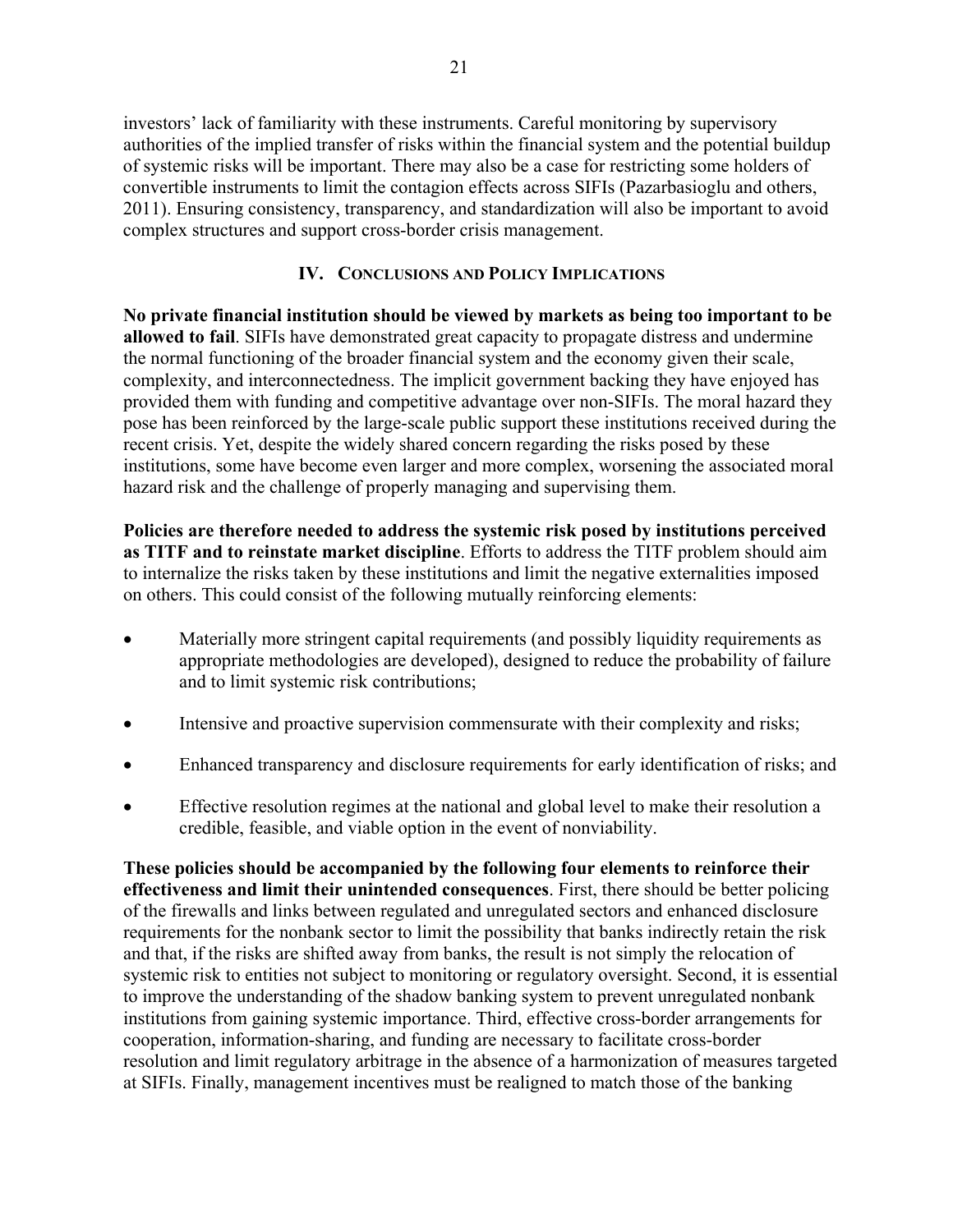22

group and the regulators (for example, through effective compensation policies linked to better and sound performance) to limit the incentives for excessive risk-taking.

**Although clear progress has been made in some of these areas, tangible results are needed on a number of issues, including**: finalizing the methodology (and scope of application) to identify SIFIs; determining the level, composition, and coverage of a capital surcharge; institutionalizing international standards and translating the recommendations for intensive supervision of SIFIs into national practices; addressing data gaps; agreeing on cross-border resolution arrangements; and making visible progress in reforming compensation policies to align compensation structures in major financial institutions with prudent risk-taking, along the lines recommended by the FSB.

**These complex issues have been under intensive discussion for many months within international forums, and they involve difficult policy judgments**. The Fund too is contributing to these discussions and is enhancing its toolkit to incorporate the emerging recommendations into its surveillance framework. There is a risk, however, that it may take several years after agreement is reached to implement the essential elements of the TITF solution at the national and global level. At the same time, SIFIs continue to grow and may be reassuming some of their risky practices. There is also a risk of growing pressures at the national level to take immediate actions to limit the risk posed by SIFIs. As national legislation is approved, reaching a consensus at the international level may be even more difficult.

**In the interim, a subset of the measures that are simple and straightforward could be implemented internationally on a consistent basis**. These would include an announcement that SIFIs identified as TITF will be required to hold significantly more high-quality (lossabsorbing) capital than systemically less important institutions (as already proposed in a few jurisdictions), combined with actions to accelerate adoption of the FSB recommendations for enhanced supervision to reduce the risk that tighter requirements simply relocate systemic risk to affiliates subject to less or no regulation. Basel capital requirements are minimum standards but incorporate the expectation that banks hold higher capital for idiosyncratic and system-wide risks. While the current proposals will raise the minimum requirements further, SIFIs identified as TITF should have higher equity capital requirements than required by Basel III of all banks as more progress is made in reaching agreement on other components of the TITF solution, such as effective national and cross-border resolution regimes.<sup>13</sup> There should be a reasonable transition period during which undercapitalized banks can build their capital bases to limit the risks to the real sector from any reduced availability of credit. Higher capital requirements, combined with enhanced supervision, would have the teeth required to bite into the propensity of SIFIs to continue to accumulate systemic risk. These actions should be applied across all major jurisdictions as the transition to the full implementation of the TITF framework is achieved.

<sup>&</sup>lt;sup>13</sup> See, for example, Miles, Yang, and Marcheggiano (2011). Many G-SIFIs already hold significantly higher Tier 1 capital than the current Basel minimum.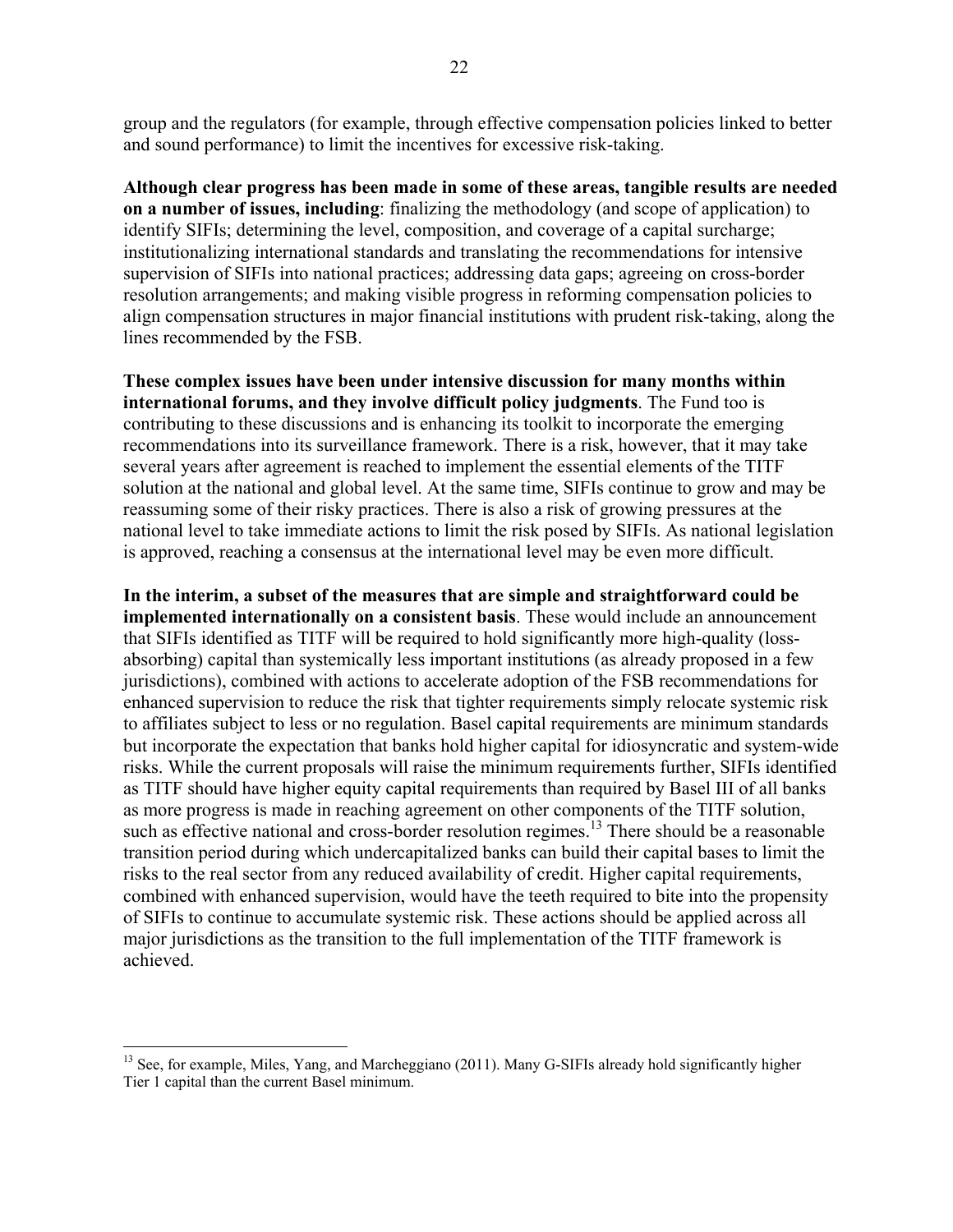# **APPENDIX I: IS BIG BEAUTIFUL? EVIDENCE ON THE ECONOMIES OF SCALE/SCOPE AND DIVERSIFICATION BENEFITS OF FINANCIAL CONGLOMERATES**

On balance, empirical evidence provides mixed evidence for significant gains generated by large and diversified banks, making it difficult to conclude whether bigger is better.

- Proponents of the economies-of-scale argument note efficiencies in servicing large and global nonfinancial businesses, promoting local financial market development, and facilitating capital flows to emerging market economies. Recent empirical research finds economies of scale in the U.S. banking sector (Wheelock and Wilson, 2009). Integrated servicing of the needs of globally active nonfinancial firms is a key contribution of large banks. Cline (2010) points to the contribution of large global banks in integrating global stock, bond, and currency markets and in easing the cost of access to financial capital by emerging market firms.
- Others argue that larger banks can generate efficiency gains through economies of scale but only up to a certain size threshold. Empirical studies find that gains from economies of scale for banks peak at lower levels of total assets than the median size of most global banks:
	- o In their survey of literature covering most of the industrialized countries (Australia, Canada, Europe, Japan and Canada), Amel and others (2004) find that economies of scale are maximized for a total asset size of \$10 billion. Other studies estimate the maximum efficient size of commercial banks to be somewhere between \$25 and \$100 billion. The Bank for International Settlements (2010) concludes that there is scant evidence in the literature for the existence of scale/scope economies in international banking.
	- o Moreover, there is mixed evidence on whether, on average, mergers and acquisitions create significant efficiency gains or generate significant shareholder value. Results in early studies surveyed in Amel and others (2004) find no significant evidence on either front. More recent studies surveyed in DeYoung, Evanoff, and Molyneux (2009) suggest that there is some evidence that North American mergers can improve efficiency, although they may not create stockholder wealth, whereas in Europe, both efficiency gains and enhanced stockholder value can be achieved.

More diversified banks may generate higher risk-adjusted returns and hence have higher market values, although the empirical evidence is again mixed.

 Using a large sample of banks from 43 countries, van Laeven and Levine (2007) find that the market value of financial conglomerates that engage in multiple activities is lower compared with financial conglomerates that are broken into financial intermediaries that specialize in the individual activities. This suggests that either economies of scale/scope are not sufficiently large to produce a diversification premium or that diversification intensifies agency problems and destroys value. (Other potential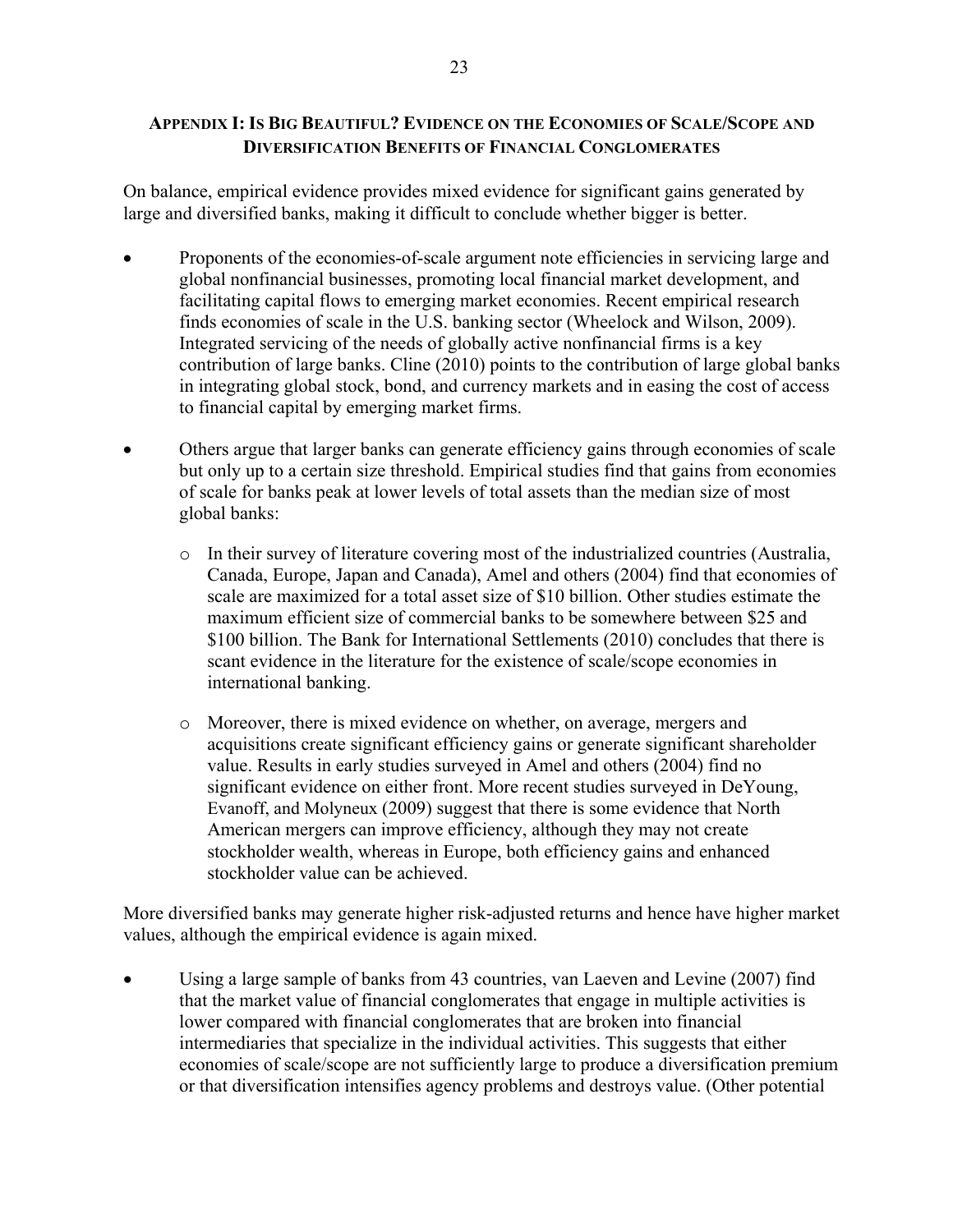sources of value destruction in a diversified conglomerate include inefficient crosssubsidization and opacity of the hybrid conglomerate model.)

- Using U.S. data, Schmid and Walter (2009) find that firms that combine commercial banking and insurance and those that combine commercial banking and investment banking show a significant diversification premium. For the very large firms, they find a substantial premium, pointing to the existence of too big to fail guarantees.
- A study by van Lelyveld and Knot (2009) that focuses specifically on the valuation of bank-insurance conglomerates in the EU finds no universal diversification discount but rather significant variability. They also find that the discount is explained by size (increasing), familiarity with the conglomerate business model (decreasing), and the risk profile (decreasing).
- Stiroh and Rumble (2006) find that gains from diversification are offset by increased risk from volatile income-generating activities such as trading.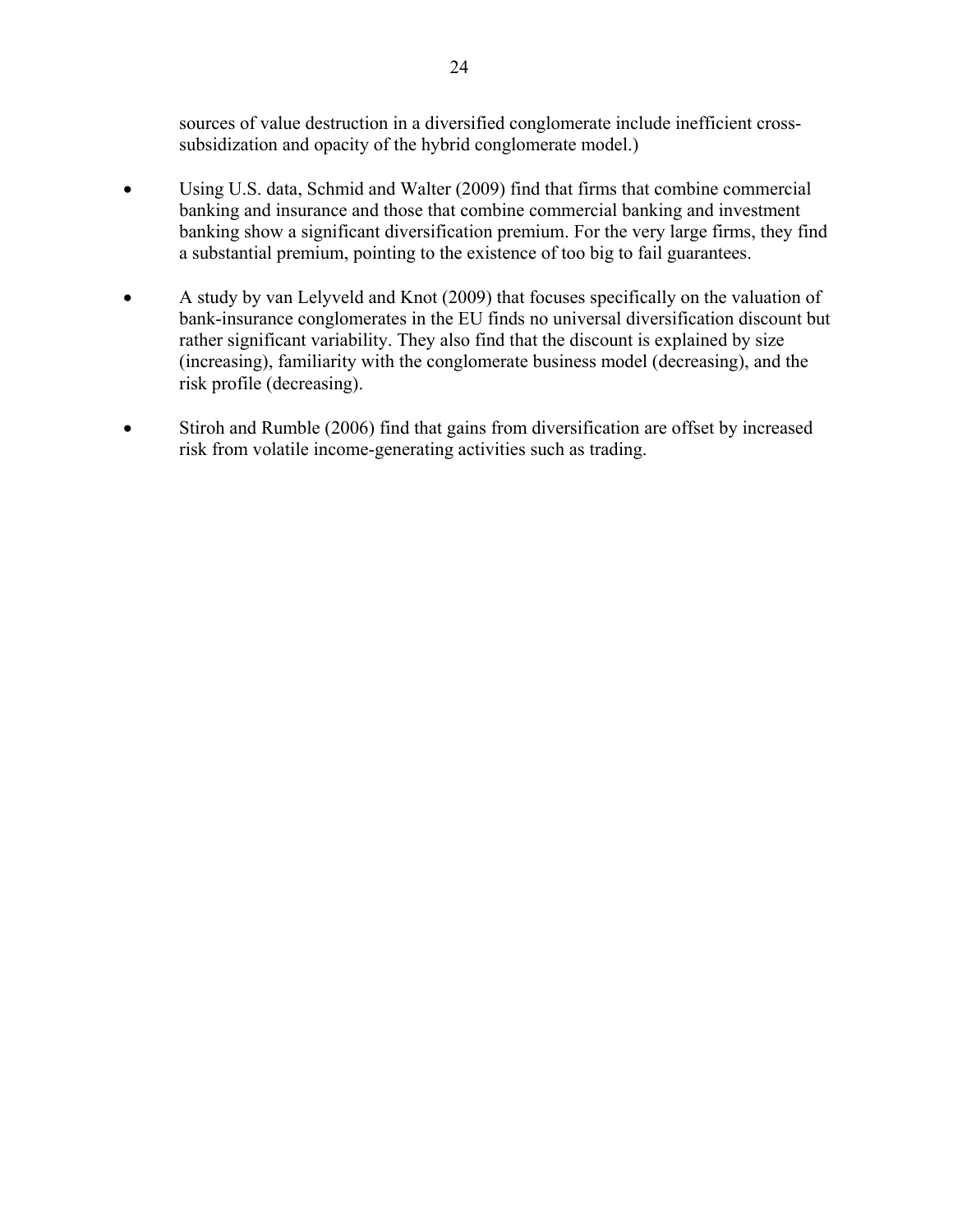#### **APPENDIX II: SAMPLE DESCRIPTION**

- **Regional coverage:** The sample includes 84 banks from Europe, Asia, Brazil, Canada, and the United States that are deemed to be nationally, regionally, or globally systemically important given their size or interconnectedness. The data panel covers 2000 to 2009 and is not fully balanced due to some data gaps, particularly in earlier years, although the data gaps are not significant.
- **Business model:** The sample is partitioned into three groups— investment banks, commercial banks, and universal banks—based on quantitative criteria and qualitative judgment. The quantitative categorization of banks is based on the proportion of securities in the banks' total assets: banks are classified as investment banks if loans are less than 15 percent of total assets or securities are more than 60 percent of total assets, and as commercial banks if loans are more than 60 percent of total assets or securities are less than 15 percent of total assets. After these criteria are applied, all other banks are classified based on judgment, taking into account the scope of derivatives activities, the relative shares of securities and loans, and the share of trading income in total revenue (Figure 6). The final categorization is cross-checked against categorizations used by private sector analysts.<sup>14</sup>
- **Cross-border activities**: Banks are classified as domestic if they derive 100 percent of their 2009 revenue from domestic activities; as banks with significant international presence if they derive more than 40 percent of their revenues from international activities; and as banks with limited international presence if less than 40 percent of their revenues are derived from international activities (Figure 6).



Figure 6. Distribution of Banks by Business Model and Scale of Cross-Border Activity

Sources: Bloomberg; World Economic Outlook database; Banks' reports; and IMF staff calculations.

<sup>&</sup>lt;sup>14</sup> Note that any categorization of banks by business model involves judgment. The investment bank category is the easiest to define, and there seems to be a consensus among analysts on which banks fall in this category. The boundaries between commercial and universal banks are more of a grey area.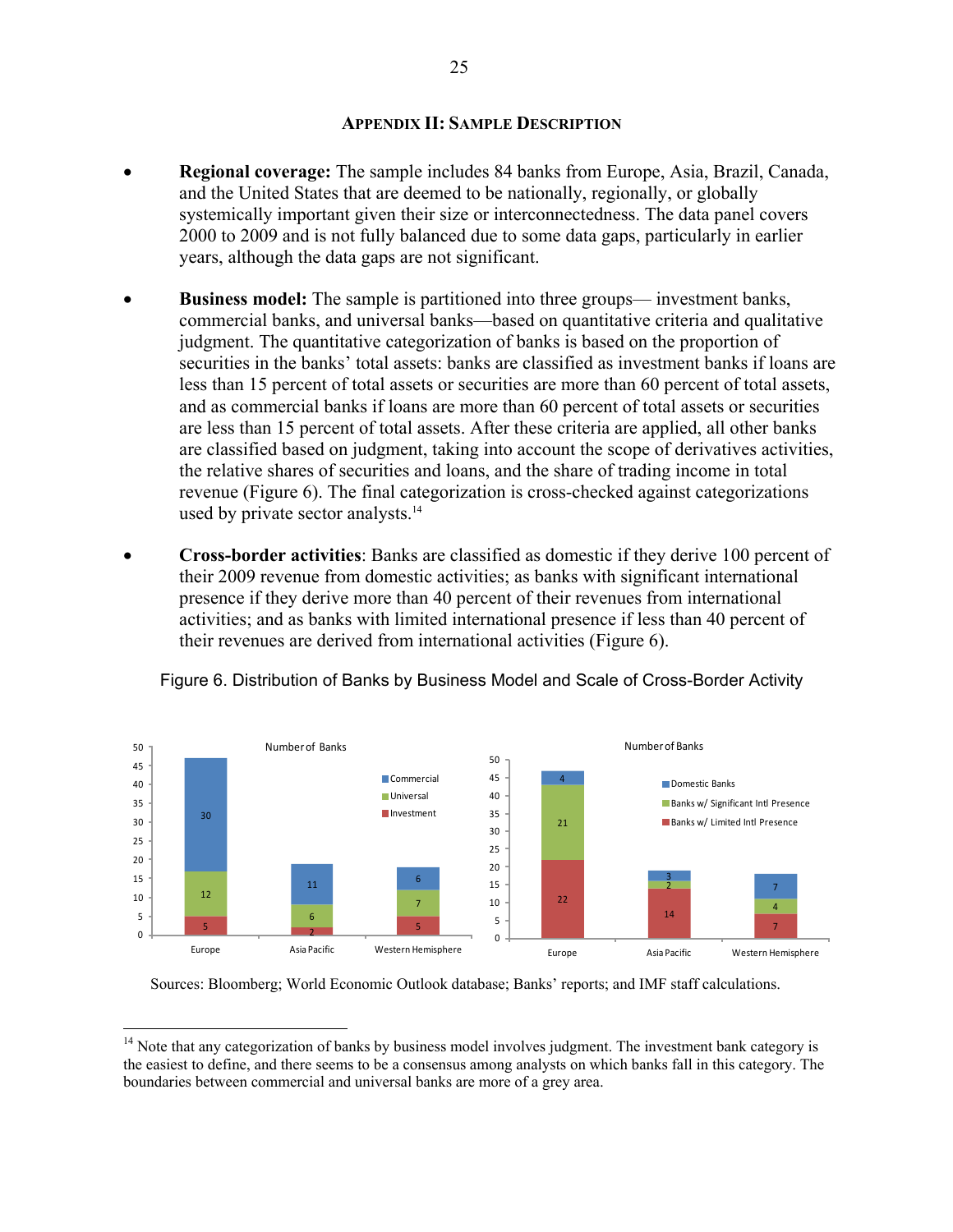**Size, interconnectedness, and substitutability**: All banks in the sample are ranked by selected indicators of size, interconnectedness, and substitutability:

- **Size** is measured in two different ways: (i) absolute size, which is total assets in U.S. dollars, and relative size, which is total assets as a share of the home country's nominal GDP.
- **Interconnectedness** ranking is an average of three rankings: (i) securities holdings in U.S. dollars,<sup>15</sup> (ii) wholesale funding in U.S. dollars, and (iii) the wholesale funding ratio.
- **Substitutability** ranking is an average of rankings in the global wholesale finance league tables, including: (i) for syndicated loans; (ii) for international bonds; and (iii) for equity.

This suggests that size alone does not capture all dimensions of the TITF problem. For example, of the 21 largest institutions by total assets, 14 could also be categorized as either the most interconnected or the least substitutable, and 11 have all three characteristics (Figure 7). Figure 8 provides further information on the distribution of the sample banks by size, interconnectedness, and substitutability.





Source: IMF staff calculations.

<sup>&</sup>lt;sup>15</sup> Securities holdings of a bank include marketable securities and other short-term investments (that is, liquid investments expected to convert to cash within a reasonably short period of time, usually less than one year). They include repos, reverse repos, and securities held by brokerage subsidiaries, as well as AFS and HTM securities classified as short-term. They exclude interest or dividends accrued on investments and pledged amounts and accounts on lien, but may include short-term interest-bearing loans to third parties if not disclosed separately.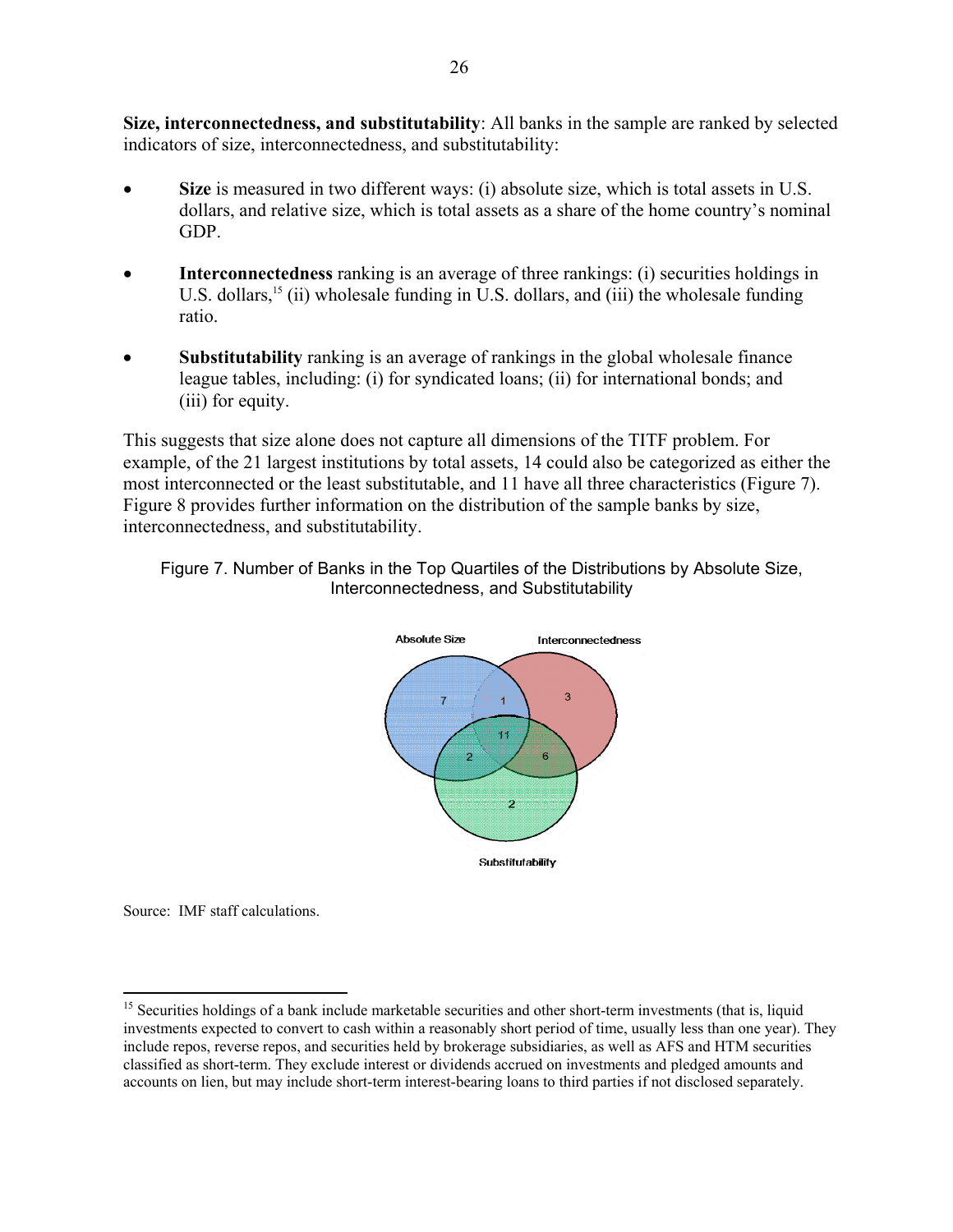# Figure 8. Distribution of Banks by Size and Interconnectedness Quartiles and by Business Model and Region

(Q1 is the top quartile; Q4 is the bottom quartile)







**Distribution by absolute size (Total assets) and by business model Distribution of by absolute size (Total assets) and by region** 











Sources: Bloomberg; World Economic Outlook database; Banks' reports; and IMF staff calculations.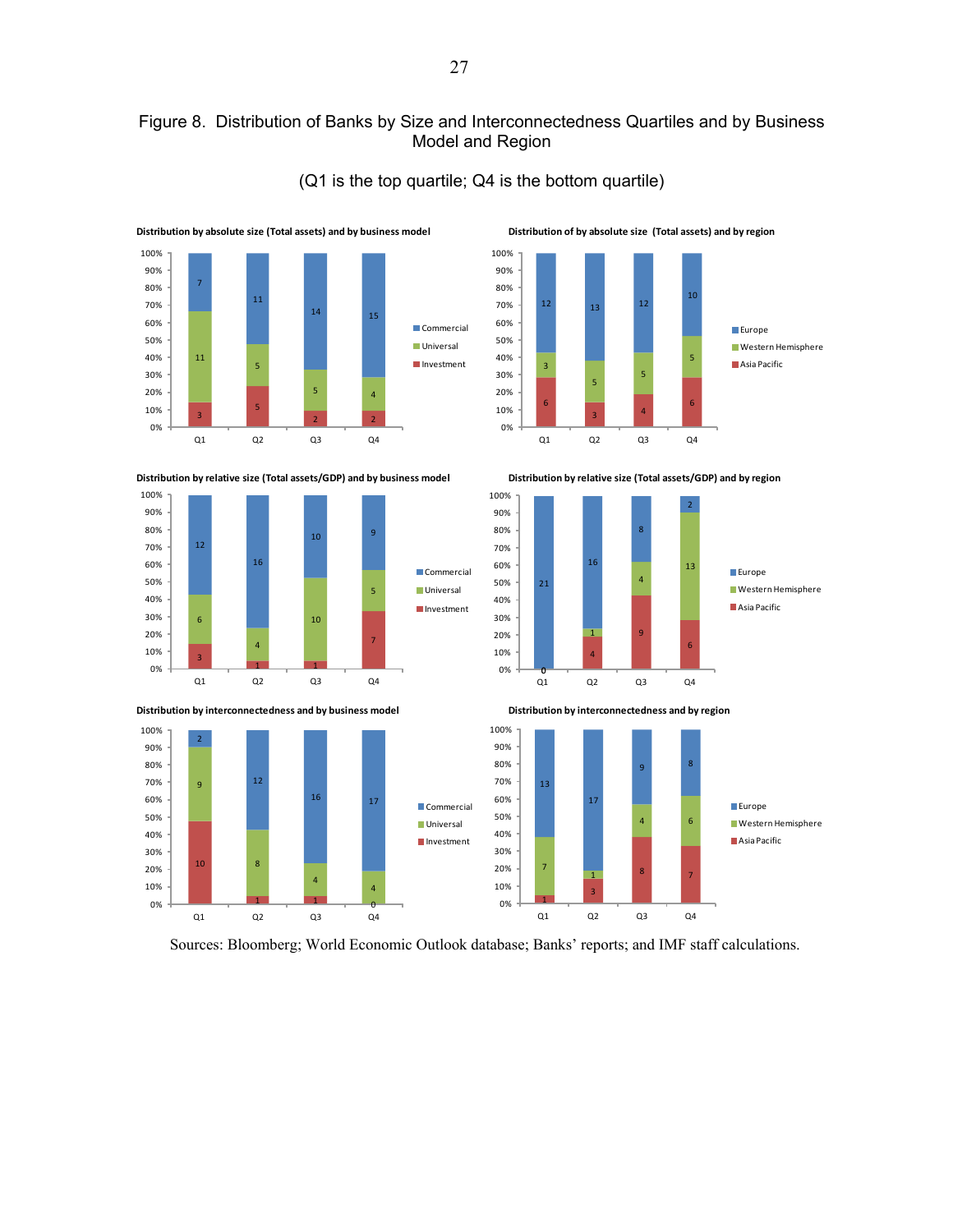#### **REFERENCES**

- Alessandri, P., and A.G. Haldane, 2009, "Banking on the State" (London: Bank of England). http://www.bankofengland.co.uk/publications/speeches/2009/speech409.pdf.
- Amel D., C. Barnes, F. Panetta, and C. Salleo, 2004, "Consolidation and Efficiency in the Financial Sector: A Review of the International Evidence," *Journal of Banking & Finance,* Vol. 28, pp. 2493–519.
- Basel Committee on Bank Supervision (BCBS), 2009a, "Adjustments to the Basel II Market Risk Framework," press release (Basel: Bank for International Settlements, June 18*).* http://www.bis.org/press/p100618.htm.
	- \_\_\_\_\_\_\_\_\_, 2009b, *Revisions to the Basel II Market Risk Framework, Final Version* (Basel: Bank for International Settlements, July). http://www.bis.org/publ/bcbs158.htm.

\_\_\_\_\_\_\_\_\_, 2009c, *Strengthening the Resilience of the Banking Sector* (Basel: Bank for International Settlements, December), http://www.bis.org/publ/bcbs164.htm.

\_\_\_\_\_\_\_\_\_, 2010, "The Group of Governors and Heads of Supervision Reach Broad Agreement on Basel Committee Capital and Liquidity Reform Package," press release (Basel: Bank for International Settlements, July 26, 2010). http://www.bis.org/press/p100726.htm.

Bank for International Settlements (BIS), 2010, *80th Annual Report.* (Basel, June).

Buffa di Perrero A., A. Ilyina, S. Iorgova, T. Kisinbay, and V. Tulin, 2011, "The Too-Important-To-Fail Problem: Some Stylized Facts," IMF Working Paper (forthcoming; Washington: International Monetary Fund).

Cho, D., 2009, "Banks 'Too Big to Fail' Have Grown Even Bigger," *Washington Post* (August 28).

- Chow, J., and J. Surti, 2011, "Restricting the Size and Scope of Activities of Systemically Important Financial Institutions," IMF Working Paper (forthcoming; Washington: International Monetary Fund).
- Cline, W., 2010, *Financial Globalization, Economic Growth, and the Crisis of 2007-09*, Peterson Institute of International Economics (Washington).
- Committee on the Global Financial System, 2010, "Long-Term Issues in International Banking," CGFS Papers No. 41 (Basel: Bank for International Settlements). http://www.bis.org/publ/cgfs41.pdf.
- DeYoung, R., D. Evanoff, and P. Molyneux, 2009, "Mergers and Acquisitions of Financial Institutions: A Review of the Post–2000 Literature," *Journal of Financial Services Research,* Vol. 36, pp. 87–110.
- European Commission (EC), 2010, *An EU Framework for Crisis Management in the Financial Sector,* COM(2010) 579 final (Brussels, October 20). http://ec.europa.eu/internal\_market/bank/docs/crisismanagement/framework/com2010\_579\_en.pdf.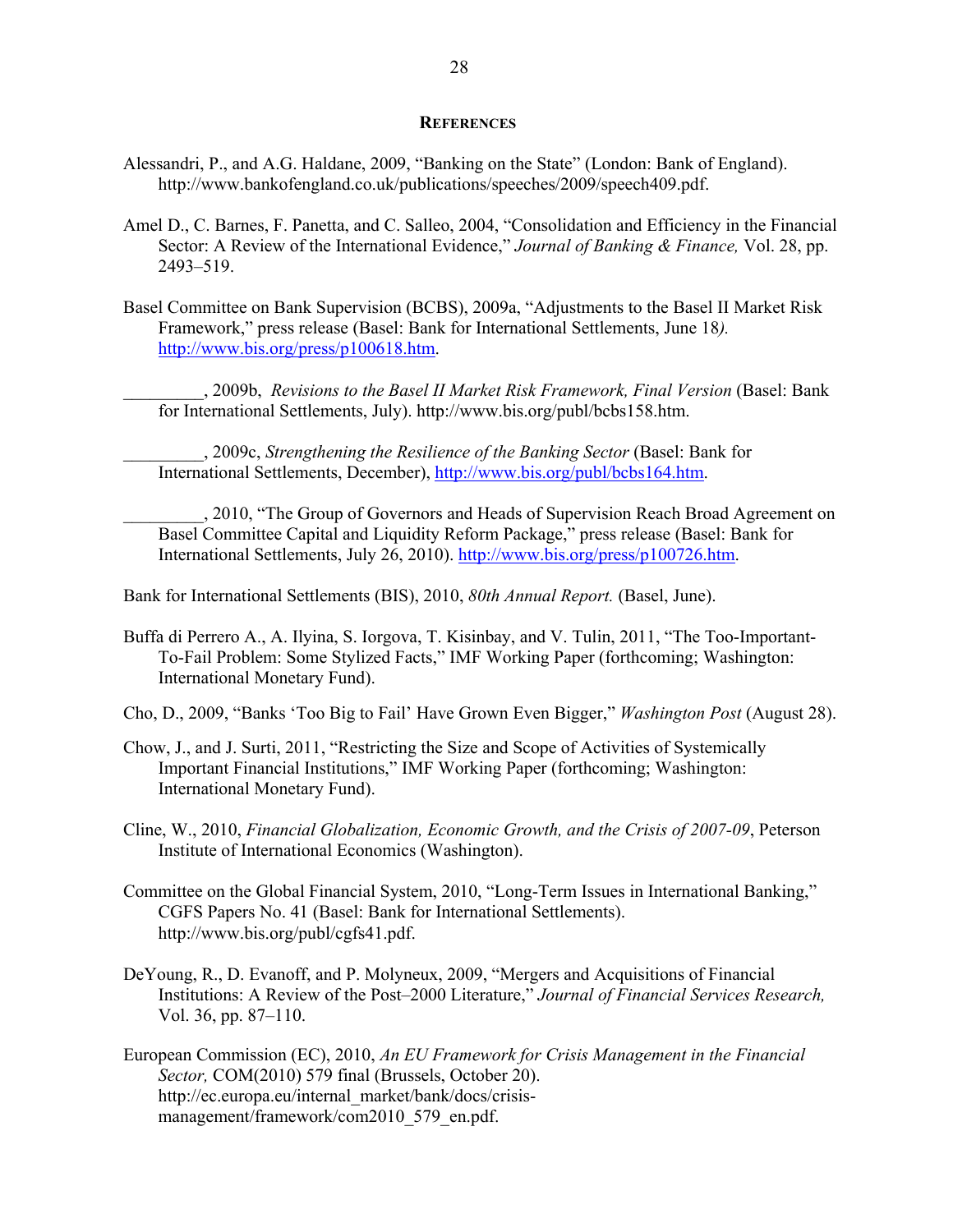\_\_\_\_\_\_\_\_\_, 2011, "Technical Details of a possible EU Framework for Bank Recovery and Resolution," DG Internal Market and Services Working Document (Brussels, January). http://ec.europa.eu/internal\_market/consultations/docs/2011/crisis\_management/consultation paper\_en.pdf.

- Fiechter, J., İ. Ötker-Robe, A. Ilyina, M. Hsu, A. Santos, and J. Surti, 2011, "Subsidiaries or Branches: Does One Size Fit All?" IMF Staff Discussion Note 11/4 (Washington: International Monetary Fund). www.imf.org/external/pubs/ft/sdn/2011/sdn1104.pdf.
- Financial Stability Board (FSB), 2010a, "Financial Stability Board Meets in Seoul," press release (Basel: Bank for International Settlements, October 20). http://www.financialstabilityboard.org/press/pr\_101020.pdf.

\_\_\_\_\_\_\_\_\_, 2010b, *FSB Report on Progress Since the Washington Summit* (Basel: Bank for International Settlements, November). http://www.financialstabilityboard.org/publications/r\_101111b.htm.

\_\_\_\_\_\_\_\_\_, 2010c, "G20 Leaders Endorse FSB Policy Framework for Addressing Systemically Important Financial Institutions," press release (Basel: Bank for International Settlements, November 12). http://www.financialstabilityboard.org/press/pr\_101111a.pdf.

\_\_\_\_\_\_\_\_\_, 2010d, *Intensity and Effectiveness of SIFI Supervision: Recommendations for Enhanced Supervision,* prepared in consultation with the IMF (Basel: Bank for International Settlements, November 1). http://www.financialstabilityboard.org/publications/r\_101101.pdf.

\_\_\_\_\_\_\_\_\_, 2010e, "Letter to G20 Leaders on Progress of Financial Regulatory Reforms," press release (Basel: Bank for International Settlements, November 9). http://www.financialstabilityboard.org/publications/r\_101109.pdf.

\_\_\_\_\_\_\_\_\_, 2010f, *Reducing the Moral Hazard Posed by Systemically Important Financial Institutions* (Basel: Bank for International Settlements, November 11). http://www.financialstabilityboard.org/publications/r\_101111a.pdf.

- Financial Stability Forum (FSF), 2009, *FSF Principles for Sound Compensation Practices* (Basel: Bank for International Settlements, April 2). http://www.financialstabilityboard.org/publications/r\_0904b.pdf.
- Goodhart, C., 2010, "How Should We Regulate Bank Capital and Financial Products? What Role for 'Living Wills'?" in *The Future of Finance and the Theory that Underpins It: The LSE Report,* ed. By A. Turner, A. Haldane, P. Woolley, S. Wadhwani, C. Goodhart, A. Smithers, A. Large, J. Kay, M. Wolf, P. Boone, S. Johnson, and R. Layard (London: London School of Economics and Political Science).
- Goldstein, M., and N. Véron, 2011, "Too Big to Fail: The Transatlantic Debate," Working Paper Series 11–2. (Washington: Peterson Institute for International Economics). http://www.iie.com/publications/interstitial.cfm?ResearchID=1745.
- Haldane, A., 2010, "The \$100 Billion Question," Speech to Institute of Regulation and Risk, Hong Kong (March 30). http://www.bankofengland.co.uk/publications/news/2010/036.htm.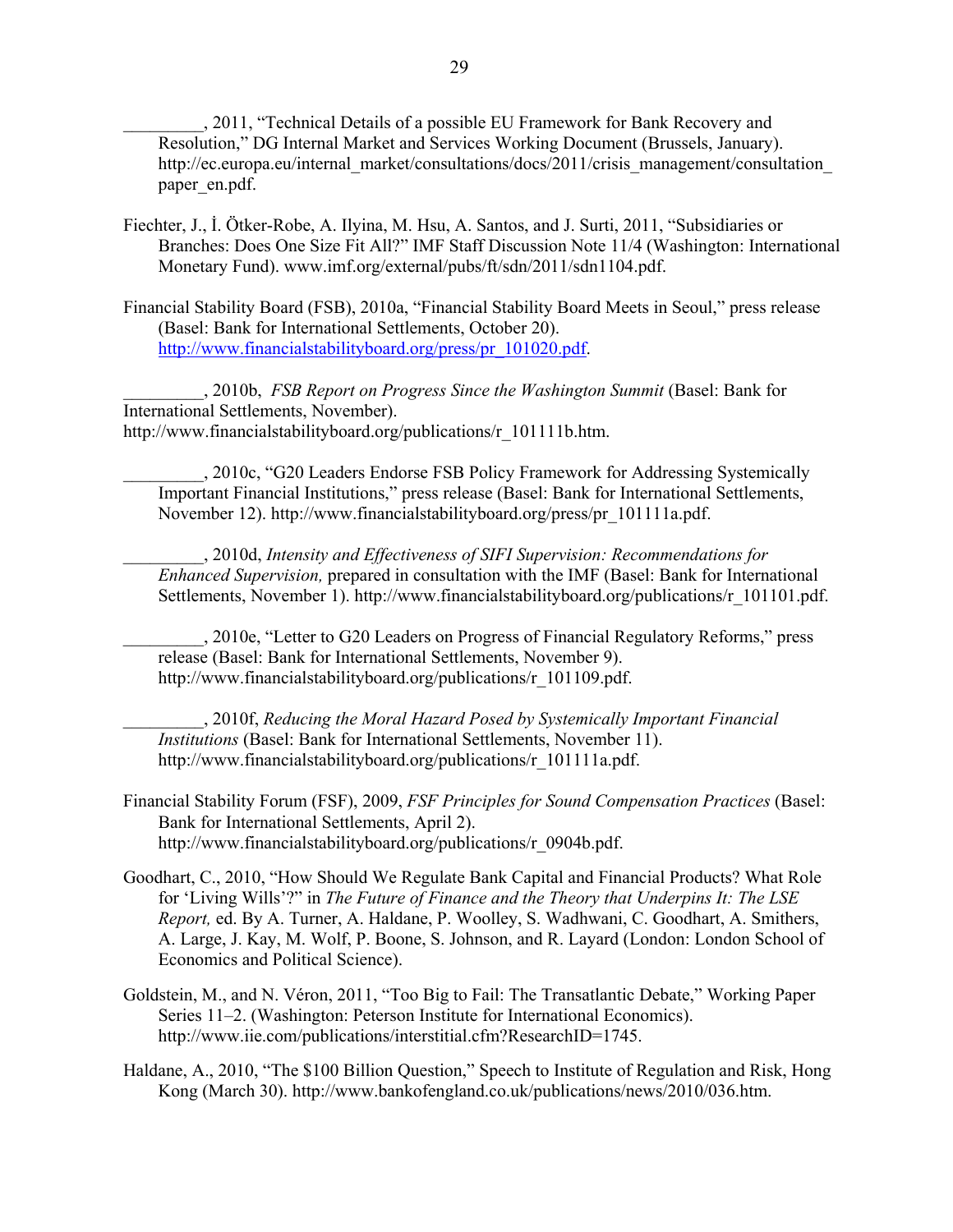- Herring, R., 2009, "Wind-Down Plans as an Alternative to Bailouts," Briefing Paper 15 (Washington: Pew Financial Reform Project). http://www.pewfr.org/admin/project\_reports/files/Wind-down-plans.pdf.
- International Monetary Fund (IMF), 2010a, "A Fair and Substantial Contribution by the Financial Sector, Report to the G-20" (Washington, June). http://www.imf.org/external/np/g20/pdf/062710b.pdf.

\_\_\_\_\_\_\_\_\_, 2010b, *Global Financial Stability Report*, April (Washington). http://www.imf.org/external/pubs/ft/gfsr/2010/01/index.htm.

\_\_\_\_\_\_\_\_\_, 2010c, "Systemic Liquidity Risk: The Resilience of Institutions and Markets," Chapter 2 in *Global Financial Stability Report,* October. (Washington). http://www.imf.org/external/pubs/ft/gfsr/2010/02/pdf/chap2.pdf.

\_\_\_\_\_\_\_\_\_, 2010d, "Resolution of Cross-Border Banks—A Proposed Framework for Enhanced Coordination" (Washington). http://www.imf.org/external/np/pp/eng/2010/061110.pdf.

\_\_\_\_\_\_\_\_\_, 2011, *Global Financial Stability Report*, April (Washington). http://www.imf.org/external/pubs/ft/gfsr/2011/01/index.htm.

- IMF/BIS/FSB, 2009, "Guidance to Assess the Systemic Importance of Financial Institutions, Markets, and Instruments: Initial Consideration, Report with the Bank for International Settlements to the G-20," Report to the G-20 Finance Ministers and Central Bank Governors by the Staff of the International Monetary Fund and the Bank for International Settlements, and the Secretariat of the Financial Stability Board (Washington and Basel: International Monetary Fund, Bank for International Settlements, and Financial Stability Board, October), http://www.imf.org/external/np/g20/pdf/100109.pdf.
- IMF/BIS/FSB, 2010, "Capital and Liquidity Surcharges and Financial Levies and Taxes: Coherence and Consistency: A Note by the FSB, IMF, and BCBS" (Washington and Basel: International Monetary Fund, Bank for International Settlements, and Financial Stability Board, April 18).
- Johnson, S., and J. Kwak, 2010, *13 Bankers: The Wall Street Takeover and the Next Financial Meltdown* (New York: Random House).
- Johnston, R. B., E. Psalida, P. de Imus, J. Gobat, M. Goswami, C. Mulder, and F. Vazquez, 2009, "Addressing Information Gaps," IMF Staff Position Note 09/06 (Washington: International Monetary Fund, March).
- Laeven, L., and R. Levine,2007, "Is There a Diversification Discount in Financial Conglomerates?" *Journal of Financial Economics,* Vol. 85, pp. 331–67.
- Mengle, D., 2010, "Concentration of OTC Derivatives among Major Dealers," *ISDA Research Notes,* Issue 4. www2.isda.org/attachment/MTY3OA==/ConcentrationRN 4-10.pdf.
- Miles, D., J. Yang, and G. Marcheggiano, 2011, "Optimal Bank Capital," Discussion Paper 31 (London: Bank of England, External MPC Unit, January).